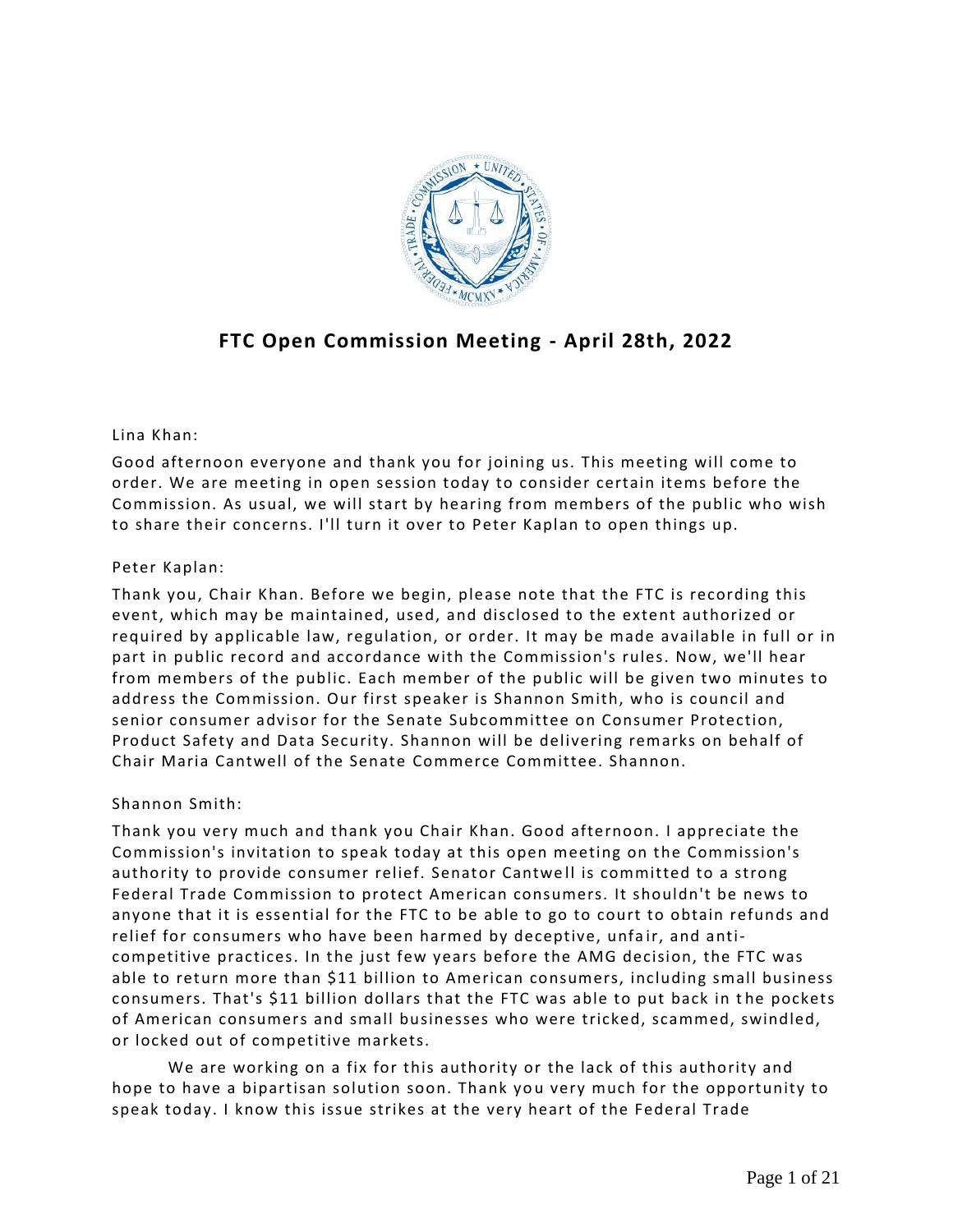Commission, and we will work our hardest to restore the FTC's authority. Thank you for the opportunity to share these comments.

Peter Kaplan:

Great. Thank you, Shannon. Our next speaker is Patrick Pespas. Patrick. Patrick, are you on mute?

Patrick Pespas: Is that better?

Peter Kaplan:

Yes, I think we can hear you now.

### Patrick Pespas:

great. Good afternoon, Chair Khan and the este emed members of this Commission. My name is Patrick J. Pespas. For over 10 years, I was a telemarketer at one of the largest telemarketing companies in the United States. That company was effectively shut down by this agency for deceiving Americans. That is why I was relieved they were effectively struck down by this body because I had hoped that it would encourage change of the landscape of the telemarketing industry for the better, but the greed predatory practices are still as audacious as ever. I have spent the last 16 years investigating and documenting the dark world of the telemarketing industry. There is one constant, greed and corruptions know no bounds and there is no one, no grandparent, no war veteran, no retired cop, no cancer patient, that is s afe from being preyed on for their last dollar.

Based on my review of IRS tax filing, telemarketers representing the two largest police organizations in the country have raised least \$169 million since 2009 from Americans who thought and were hoping to help out the police officers, but the telemarketers have kept \$143 million of that money, which is 85% out of every dollar. Most of it goes to the salaries, overhead expenses, very little of it actually benefits the police officers. That's a problem. Just la st month I traveled to Houston, Texas where I sat down with the president of the local lodge Fraternal Order of Police. His predecessor, Robert Lozano, bled the lodge coffers dry. Lozano owned telemarketing company, RG Benefits, that raised funds on behalf of the FOP. His company's made calls claiming to be raising money for the FOP sponsored children's program while virtually none of it went to these programs. His callers even go as far as to imitate police officers, but thank -

### Peter Kaplan:

Thank you. Thank you, Patrick. Thanks a lot. Appreciate it. Our next speaker speaker is Brandon Moore.

# Brandon Moore:

Hi, I'm Brandon Moore, a former franchisee of the DentalFix RX Franchise System. In November of 2020. I participated in the FTC workshop titled Reviewing The Franchise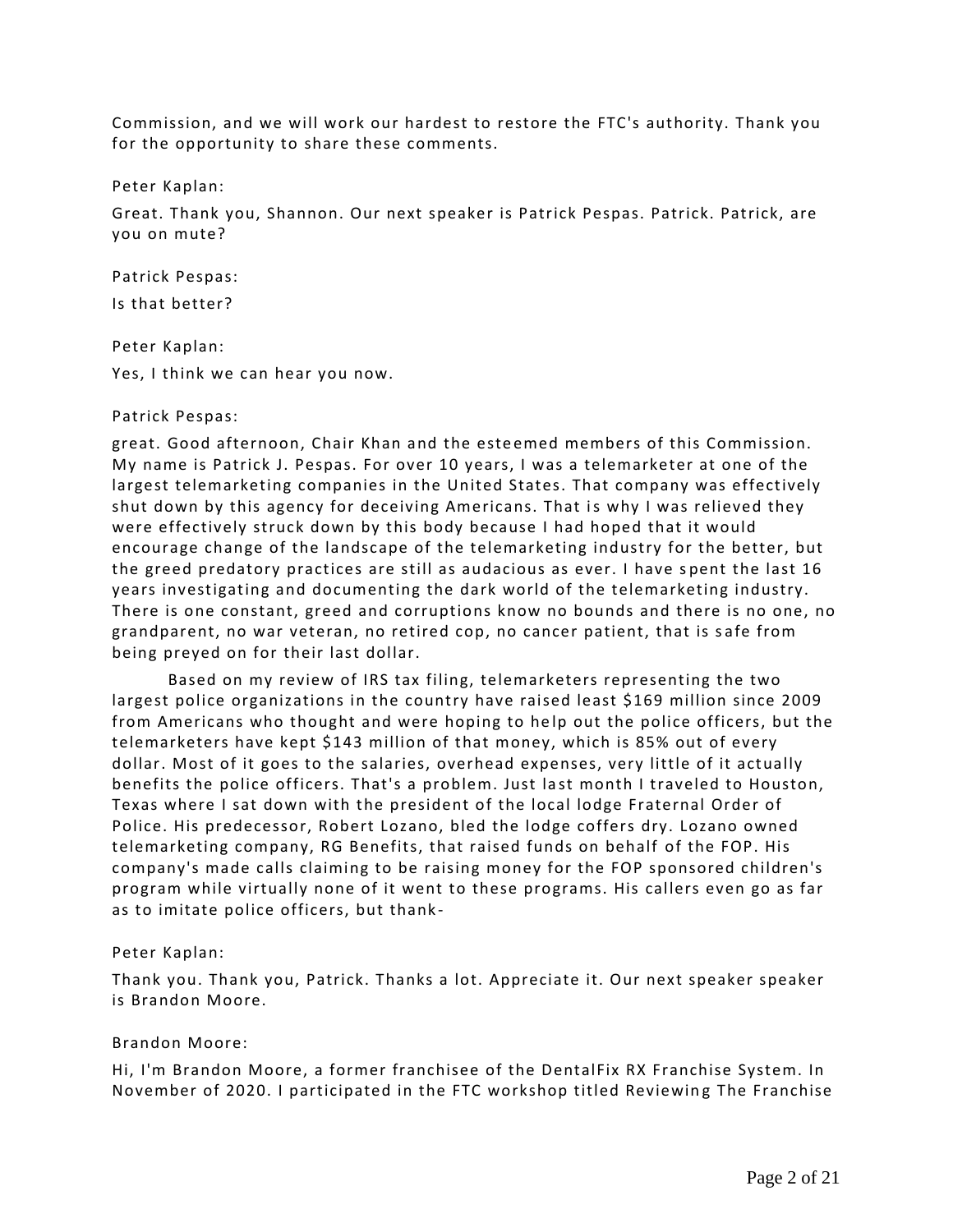Rule, along with fellow franchisee, Keith Miller. During my panel, I discussed the very real danger that disclaimers, waivers, and questionnaires posed to franchisees. This journey began when I uncovered a serious concern within the sales process for this franchise by comparing my disclosure document to one that was six years older and finding a serious glaring omission regarding a key participant in their discovery day. I approached the franchisor regarding this matter in the fall of 2017 a nd was sued abruptly and without discussion. I've since organized the franchisee base and we have successfully helped state regulators in both Virginia and Washington enter settlements based on this information, forcing the franchisor to offer rescissions to the franchisees in these states and we are currently working with two other states in hopes of the same outcome.

We must choose this path of appealing to regulators due to our inability to prevail civilly, in large part due to the reasons discussed during the workshop panel. In retrospect, whether this specific agreement was intentionally designed to deprive franchisees of the protections afforded by the FTC act, that does not matter as it is the exact same impact it has had on many of us. Today, we approach the FTC in hopes that we can officially begin an investigation to cover impacted franchisees across the nation, but more importantly, in those states where the franchisee does not have a state regulator they can rely on. This is a gap that currently exists in our strategy to stop these impacts of the scheme .between Texas and Florida, for example, two states without state level regulatory authorities, there are over 50 DentalFix franchises that have been sold. Many of us, which are out of business and bankrupted.

Please rely on the credibility afforded to us by having two settlement orders already entered by two separate state regulators. And finally, we ask that you assign an investigator to FTC report number 143934979. That is my personal complaint and has my contact information. Thank you and we hope that you consider our request. For many of us, our livelihoods depend on it. Thank you.

### Peter Kaplan:

Thank you, Brandon. Our next speaker is Ashley Votaw. Ashley.

# Ashley Votaw:

Hi, I'm Ashley from Green Blue Marketing, and I'm here to say that the FTC should add targeted dream incubation to deceptive advertising rules and ad examples. Companies want to increase sales exponentially, so advertising culture takes a scale at all cost mindset, rewarding growth hacking and new verticals. If there is proof of a working technique, it will be used and optimized. There is new evidence that marketers can manipulate a consumer's hypnogogic state, also known as sleep onset. In the Dormio Test at MIT, a user wears a biosignal tracking device to mark critical transitions in sleep stages. Once the dreamer enters sleep onset state, the device triggers audio of a word or phrase, implanting it into the dream. Not only is it possible in marketing, Coors did it successfully. In sleep studies, they implanted product imagery into test subject's dreams. Right now, targeted dream incubation is device dependent and there is access to fully functional devices on the market.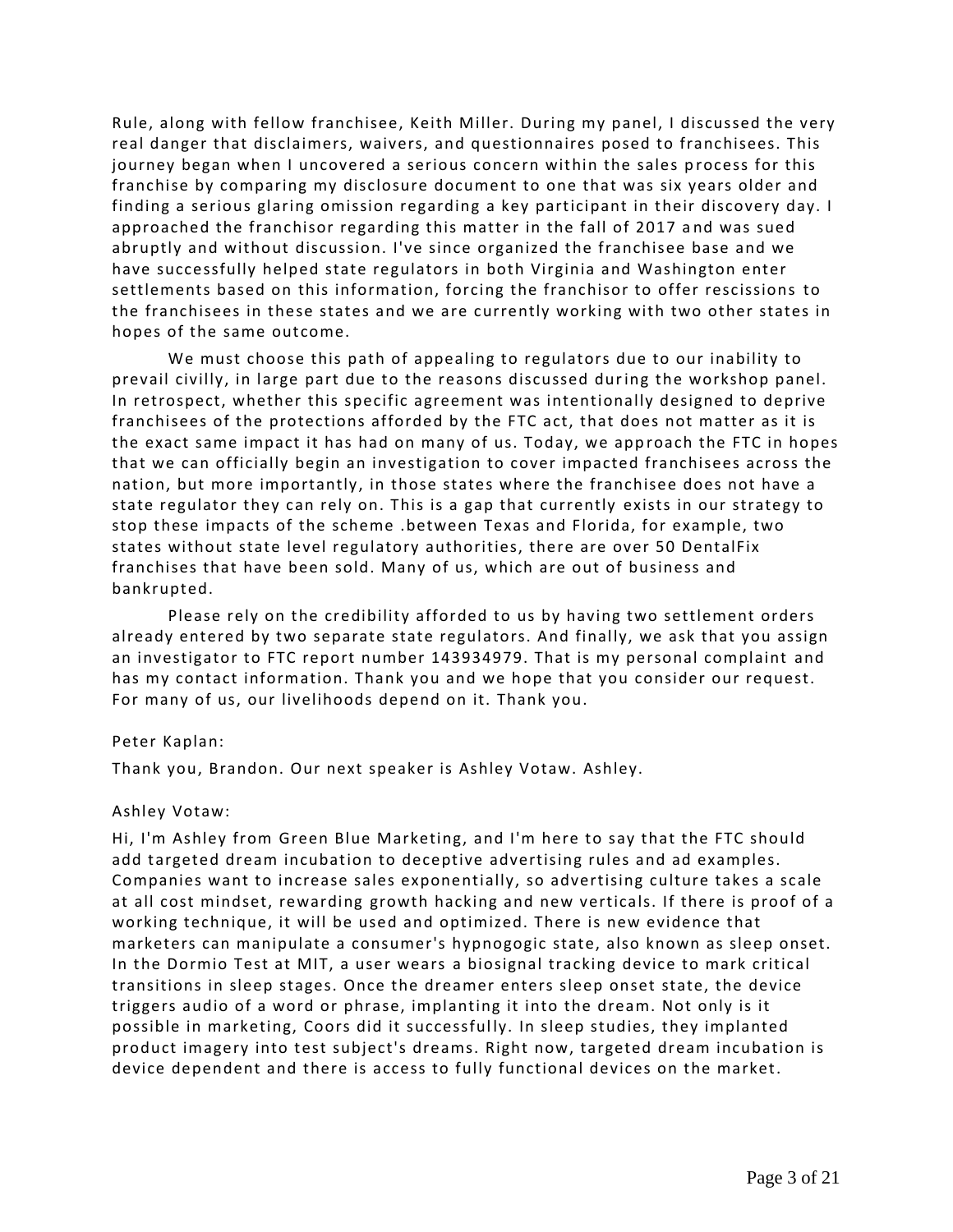Biosignal devices like Apple Watch or Fitbit could sync to audio devices like Siri, Alexa, and Google Nest. A few minor tweaks and could be subject to dream implantation, stoking purchase behavior. Even more smart devices are vulnerable to security breaches. Widespread use of targeted dream incubation for mar keting will inspire exploitation. Advertisers are exploring this method to capitalize and are seeking scientific help for initial tests. As a leader in global development, we should limit targeted dream incubation to science as there is damning evidence of potential corruption in marketing. Thank you.

## Peter Kaplan:

Thank you, Ashley. Our next speaker is Julie Merrill. Julie.

## Julie Merrill:

Good afternoon. My name is Julie Merrill. I come to you as a private citizen. I appear before you today to advocate for legislation based on your proposed ruling dated December 16th, 2021, titled Rule Making to Combat Sharp Spike in Impersonation Fraud. Last summer, I was in fact the victim of this type of fraud while working as a healthcare executive on the front lines of the pandemic, my bank account was defrauded out of nearly \$90,000. The individuals who contacted me for financial assistance purported to be US army doctors and officers stationed in Kabul, Afghanistan. They feared they'd never return to their families here in the United States alive. During this time, and unbeknownst to me, I had a yet to be diagnosed brain tumor, which has been determined to have influenced my decision making skills at the time.

Thankfully, my health is perfectly fine after having the lemon size benign brain tumor removed. This matter has been reported to a variety of law enforcement agencies, a bank, the CFPB, and the FTC. I'm currently unemployed and there's yet to be a resolution to this matter, including the return of my money from TD Bank North America now that it has been determined I have been defrauded by deception. In closing, we must heighten the public's awareness regarding this type of scam as I believe they've gone under reported and are still on the rise. Therefore, I would advocate strong legislation to combat these nefarious activities. As law enforcement agencies have advised me, they're simply unable to keep up with the influx of these scams. Thank you today for the opportunity to speak before you.

### Peter Kaplan:

Thank you. Our next speaker is Gay Gordon-Byrne. Gay.

# Gay Gordon-Byrne:

Hello, thank you very much for the opportunity to speak. My name is Gay Gordon - Byrne. I'm the executive director of the Digital Right to Repair Coalition, otherwise known as Repair.org. I am calling to speak about the fact that we sent a letter last month opposing the Microsoft/Activision merger because we were concerned that console repair is already constrained and it will only get worse with the merger, so I wanted to elaborate on those concerns. 10 years ago, Microsoft started to pair their Xbox game disc drives with the device motherboard and the Parts Pairing Statute has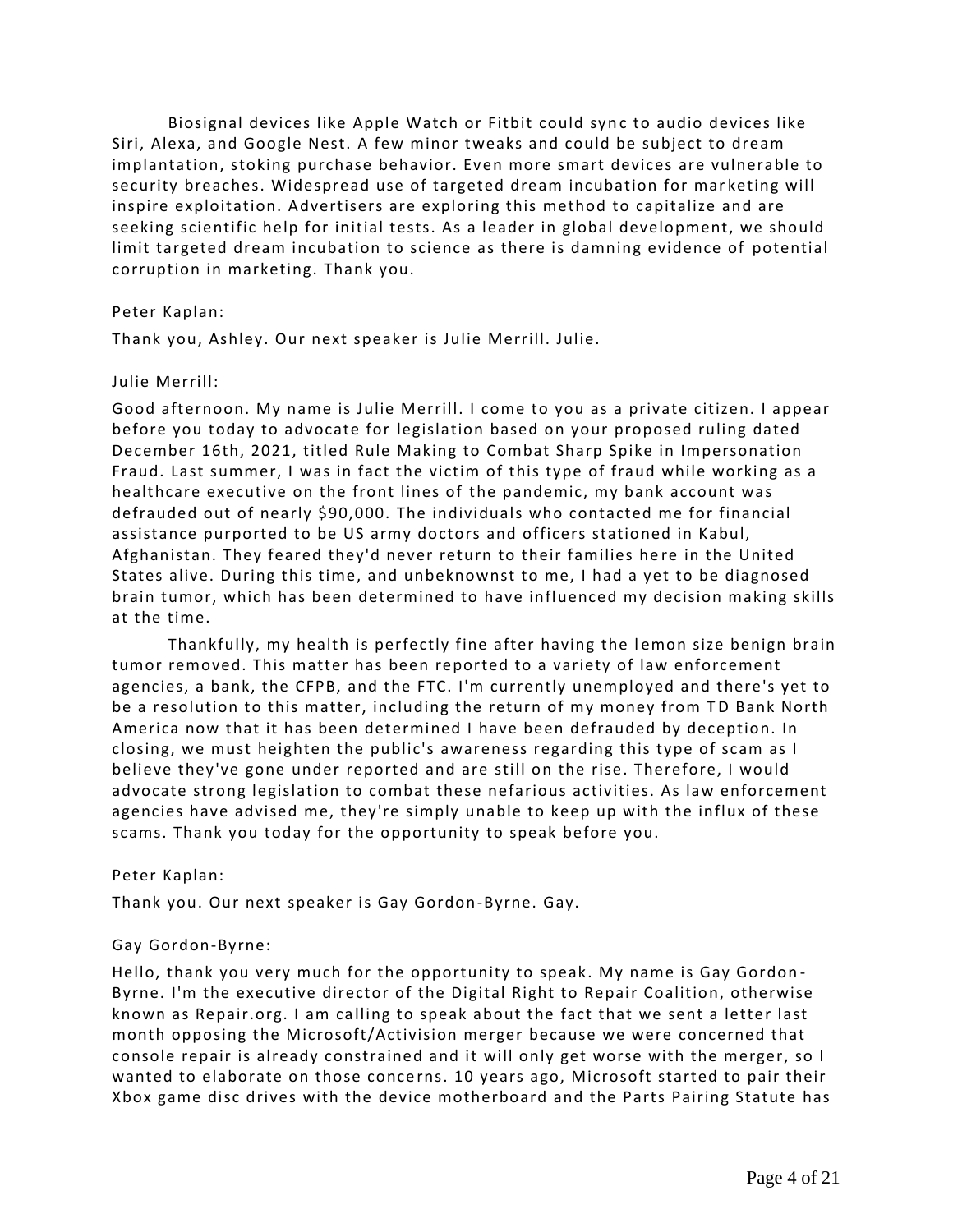been a documented disaster for repair because the manufacturer is the only entity that can make the pairing happen. So disc drives, although they're very inexpensive in the marketplace, maybe a \$20 item, can't be replaced in a Microsoft Xbox without also buying the corresponding motherboard, raising the entire cost of the repair to roughly \$220, which is almost exactly the cost of buying a whole new unit off the used market.

As a result, there's thousands and thousands of Xbox consoles that have been sent to the trash heap and the few parts that are useful in repair only can salvaged out of a very few of those that have been discarded, so there's a lot of waste there. And we're very concerned that because Microsoft has such a lock on the market for Xbox and game consoles, that they're so dominant as a player and Activision is equally dominant as a player in the delivery of games, that the merger of these two large dominant players will never be good for consumers. We fear that there will be just less opportunity for repair and that those that have invested in games that might operate on other platforms may wind up having to on ly operate them on a repair monopolize platform, such as the Xbox. That is our concern.

Every three years, we try to get the Copyright Office to make changes to their policies so that repair is more available and they did that just recently saying it's legal to repair your Xbox optical drive, but you still can't do it. Functionally, you can't do it because the exemption didn't include permission to develop and distribute the exact same software tools that you would need to do the repair so there's no relief there from the Copyright Office. That's our major fear, and we hope that the FTC will work on that. Thank you.

# Peter Kaplan:

Thank you. Thank you, Gay. Appreciate it. And thank you to all of today's speakers. Now I'll turn it back over to Chair Khan.

### Lina Khan:

Thanks so much, Peter, and thanks everybody who took the time to come and share your views. We're really mindful of your feedback and really look to it closely to inform some of our future priorities and actions. The first topic on today's agenda is the Telemarketing Sales Rule in connection with the Commission's routine review of this rule, the Bureau of Consumer Protection has recommended that we amend the rule to ensure that it's fully accomplishing its goal in light of certain changes in market conditions and the legal landscape. And specifically, staff has recommended that we approve for publication in the Federal Register two separate proposed rulemaking documents. I will now turn it over to Ben Davidson from the Bureau's Division of Marketing Practices to present an overview of the proposed amendments. Thanks, Ben. Kicking it over to you.

### Ben Davidson:

Thank you, Chair Khan and Commissioners Phillips, Slaughter, and Wilson for considering our recommendation to initiate a rule making that would make changes to the telemarketing sales role. The proposal has two pieces, the Notice of Proposed Rule Making, the NPRM, and an Advanced Notice of Proposed Rule Making, the ANPR,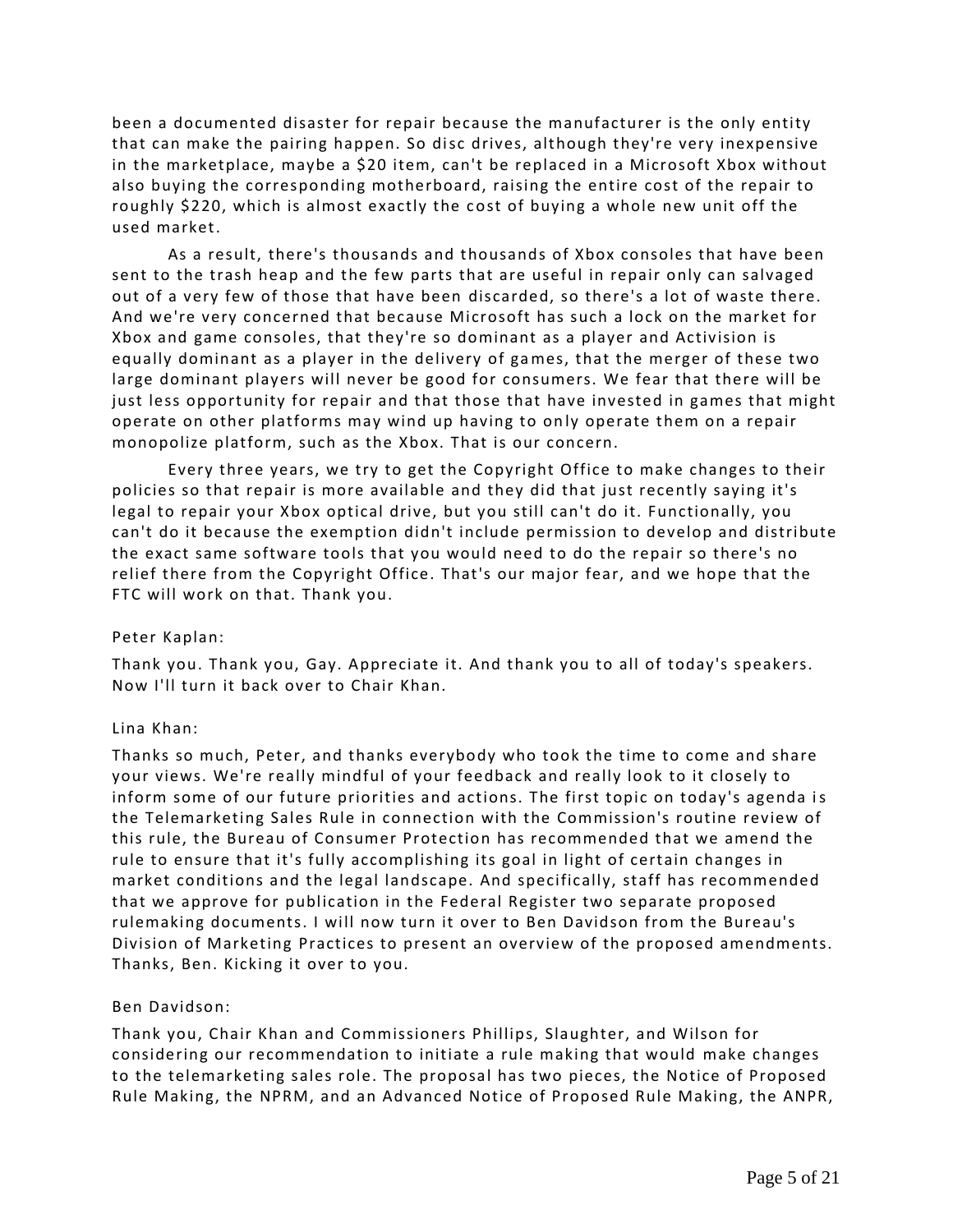which reflect different stages of the rule making process. I appreciate the opportunity to appear before you today and to present on this issue. Next slide. To begin, the proposed NPRM would prohibit deception and calls made from one business to an another, known as B2B calls. When the TSR was created in 1995, the TSR exempted most B2B calls. The Commission did require some B2B calls, such as calls selling office supplies, to comply with the TSR because those calls were often deceptive. The Commission continues to see businesses harmed by deceptive B2B telemarketing, particularly in recent years. Deceptive B2B telemarketing also comes in many forms.

Today, staff proposes that the Commission amend the TSR to require all B2B telemarketing calls to comply with the TSR's existing prohibitions on misrepresentations. Requiring sellers and telemarketers to avoid deception in B2B calls should help protect businesses without burdening honest sellers and telemarketers. Next slide. The proposed NPRM would also enhance the TSR's record keeping requirements. Today's telemarketing landscape is a lot different than it was in 1995 when the TSR's record keeping requirements were created. Technology has made it easy for bad actors to send a flood of illegal robo calls with spoofed caller ID numbers that do not identify the person making the call. Investigating these campaigns often requires sending multiple civil investigative demands to different phone companies in order to trace the call from the consumer to the telemarketer. When the correct phone companies located, they do not always retain records that would identify the telemarketer that made the call and the telemarketers do not always keep the records we need to determine whether the call is compliant with the TSR, such as the script that was used to make the call.

Although the Commission continues to bring successful enforcement actions against companies that violate the TSR,

### Ben Davidson:

Staff believes that additional record keeping provisions are warranted to help our investigations and to better protect people from illegal calls. First, the proposed NPRM would add new records that must be retained, such as audio files of prerecorded messages. Second, the proposed NPRM would also update existing provisions, such as specifying the records sellers need to keep in order to demonstrate that consumers actually agreed to purchase the product that was sold on the call. Next slide.

In addition to the NPRM staff also recommends issuing an ANPR that would see comment on three issues. First, whether to modify or repeal the B2B exemption entirely. Second, whether the TSR should apply to inbound tech support calls. And third, whether the TSR should require a simple notice and cancellation mechanism for negative option sales. Next slide.

While the proposed NPRM would require B2B calls to comply with the TS Rs discreet prohibitions on deception, the proposed ANPRs solicits broader comments on the B2B exemption, including whether the exemption should be removed entirely. People's working environments have changed since the B2B exemption was created in 1995. Even before the COVID pandemic, some people increasingly worked from home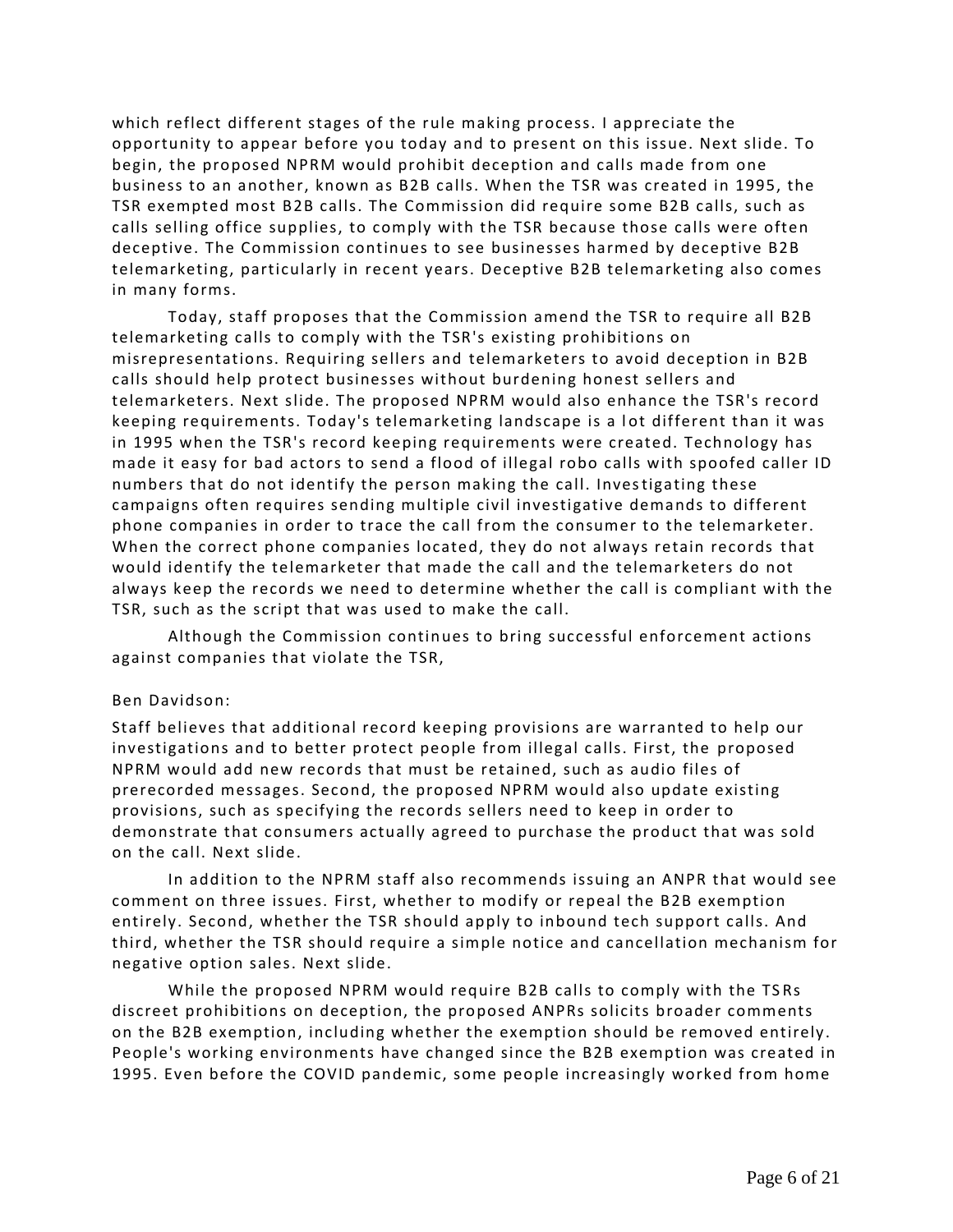on either a part-time or full-time basis, and the COVID pandemic has accelerated these changes, potentially on a permanent basis for some.

Additionally, the rise of the gig economy an d the economic impact of the pandemic have resulted in more people using alternative work arrangements to earn income. It is not uncommon for some people to use a single phone for their personal and business purposes. One of the TSR central purposes is to protect consumers privacy from unwanted calls. The number of consumers working from home who are using a single phone for personal and business calls raises the question of whether the B2B exemption compromises the TSRs abilities to stop unwanted calls to consumers in their homes. The ANPR solicits comments on the cost and benefits of B2B telemarketing generally, and whether the B2B exemption should be kept, repealed, or modified.

Additionally, from its law enforcement experience and through its policy working connection with the every community initiative, the commission is cognizant that fraud and business concerns can have disproportionate negative impacts on underserved communities. Thus the proposed ANPR also seeks comment on whether modifying the B2B exemption will impact underserved communities differently. For example, would regulating B2B marketing impose greater burdens on minority owned businesses engaged in telemarketing, or would it provide greater protection to minority owned businesses against fraud and disruptive telemarketing? Next slide.

For the most part, the TSR exempts calls made from the consumer to a business, known as inbound calls. Inbound calls, selling particular products like investment opportunities, are subject to the TSR because the commission has found that these products are often sold deceptively. The proposed ANPRs solicits comment on whether tech support calls should be added to the list of inbound calls that are subject to the TSR. Tech support scams typically begin with an outbound telemarketing call or an online advertisement directing a consumer to call a 1 -800 number. The telemarketers then convince consumers that their computers have a variety of problems and they persuade people to purchase tech support services th at they do not need. Consumer complaints about tech support scams have increased dramatically over the last few years. Our data indicates that tech support scams disproportionately harm older adults. Consumers age 60 and over are six times more likely than younger consumers to report a financial loss to tech support scams. The proposed ANPR solicits comment on whether the TSR should apply to inbound telemarketing of tech support services. Next slide.

The proposed ANPR also solicits comment on whether the T SR should be amended to require parties that sell products with negative option features to provide consumers a simple notice and cancellation mechanism. Products are sold using a negative option feature when the seller will continue providing the product until the consumer takes an affirmative action to terminate the arrangement.

The commission's October 2021 enforcement policy statement regarding negative option marketing highlights how widespread negative option programs are in the marketplace. Negative option programs can benefit people by making it easier and more convenient for them to obtain the products they want. And they can also injure people when they face recurring payments for products and services that they did not intend to continue to purchase. The TSR currently requires sellers of negative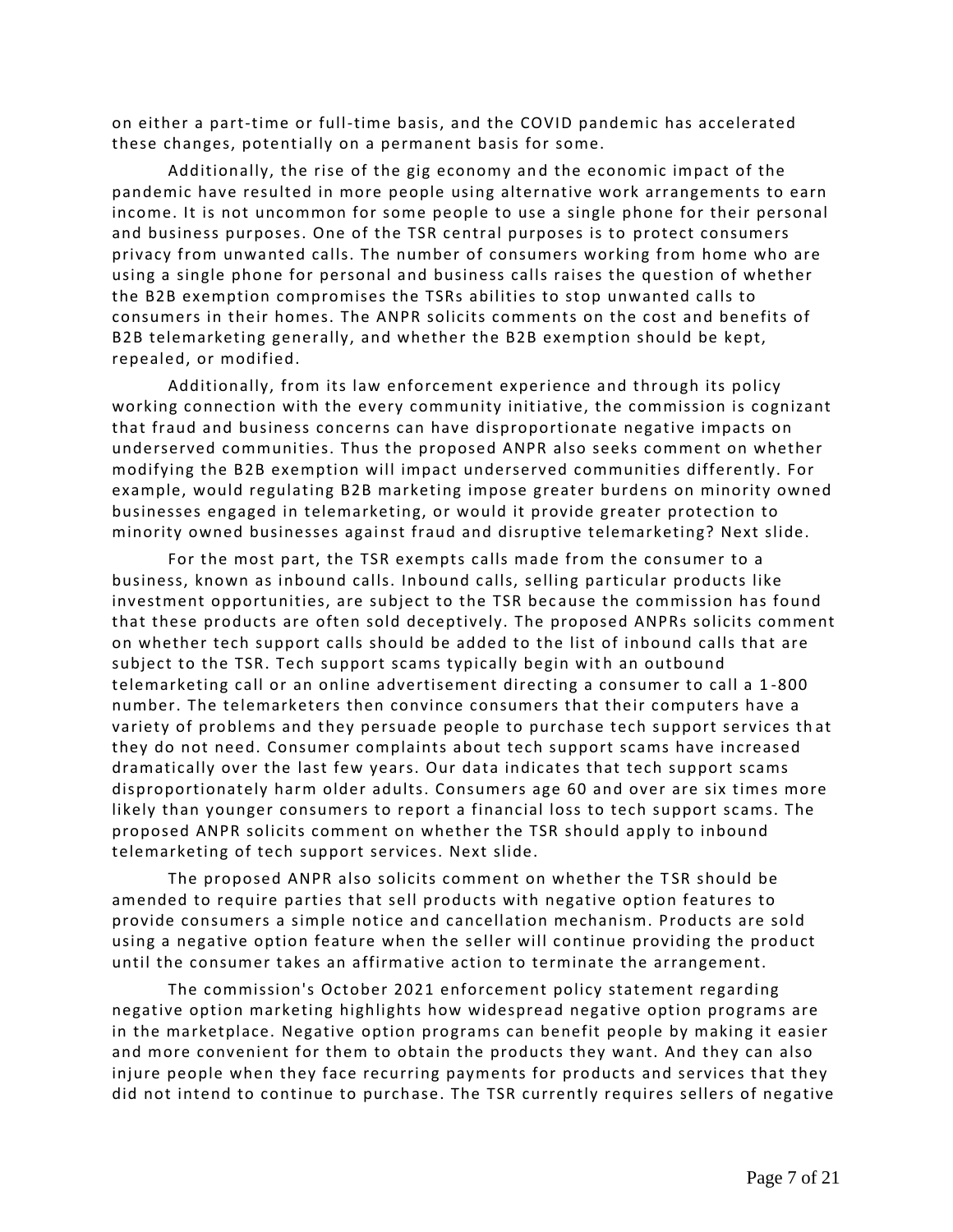option programs to disclose all material terms of the negative option feature and the steps that people must take to avoid being charged. It also requires sellers to obtain a person's express agreement to be charged. But even with these protections in place, the commission regularly brings cases challenging a variety of harmful negative option practices, some of which involves products sold through telemarketing. The ANPR solicits comment on whether sellers and telemarketers who sell negative option products should be required to provide consumers with a simple notice and cancellation mechanism. Next slide.

Thank you, chair con and commissioners Phillips, Slaughter and Wilson for the opportunity to present on this matter today.

### Lina Khan:

Thanks so much, Ben, for the great presentation and thanks as well to Lois Reisman and Patty Sue from the division of marketing practices, Leah Frazier, Alejandra Rosenberg, and Monica Vaca from the BCP front office , as well as Kenny Wright, Josephine Lou, and Rich Gold from the office of general counsel for all of the fantastic work on this. I'm really excited about this rule making proceeding. I think it's a critical effort to be ensuring that we're able to update our rules where needed to match modern day market realities.

When the FTC issued the telemarketing sales route in 1995, a key goal was to help protect consumers from unwanted calls. And as we've heard, while the commission has had great success in bringing lawsuits to enforce the rule over the years, it's clear that illegal calls remain a significant problem. And not all of the calls that we are seeing reports about are currently covered by the TSR, leaving critical gaps where consumers and small businesses remain susceptible to scams and frauds.

And so I strongly support the rule makings before the commission today. And I think that they could make the TSR a stronger tool to protect Americans from unwanted calls and deceptive and abusive telemarketing pra ctices.

As we heard from staff, the notice of proposed rulemaking would close a key gap and prohibit deceptive telemarketing from one business to another, no matter what product is being sold. The original TSR included prohibitions on deceptive telemarketing to businesses pitching office and cleaning supplies while exempting all other B2B calls. And it's clear that times have changed. And the rise that we've seen in telemarketing fraud, targeting small businesses in particular, really invites us to be revisiting this exemption and looking into whether we should really be expanding the coverage.

We've also seen how small businesses aren't the only ones being harmed, even under the existing regime. We've seen a troubling increase in scams reporting to offer tech support services to older consumers who are nearly six times more likely to lose money to these scams than younger consumers. And that's one reason why staff is also recommended that we issue an advanced notice of proposed rule making that seeks the public's input.

The ANPR seeks comment in three areas, each of which I think is very worthwhile. First, the question of whether TSR should add provisions to address the rise in tech support scams is extremely relevant given that this is an area where we have been seeing a rise in scams that take place through inbound calls initiated by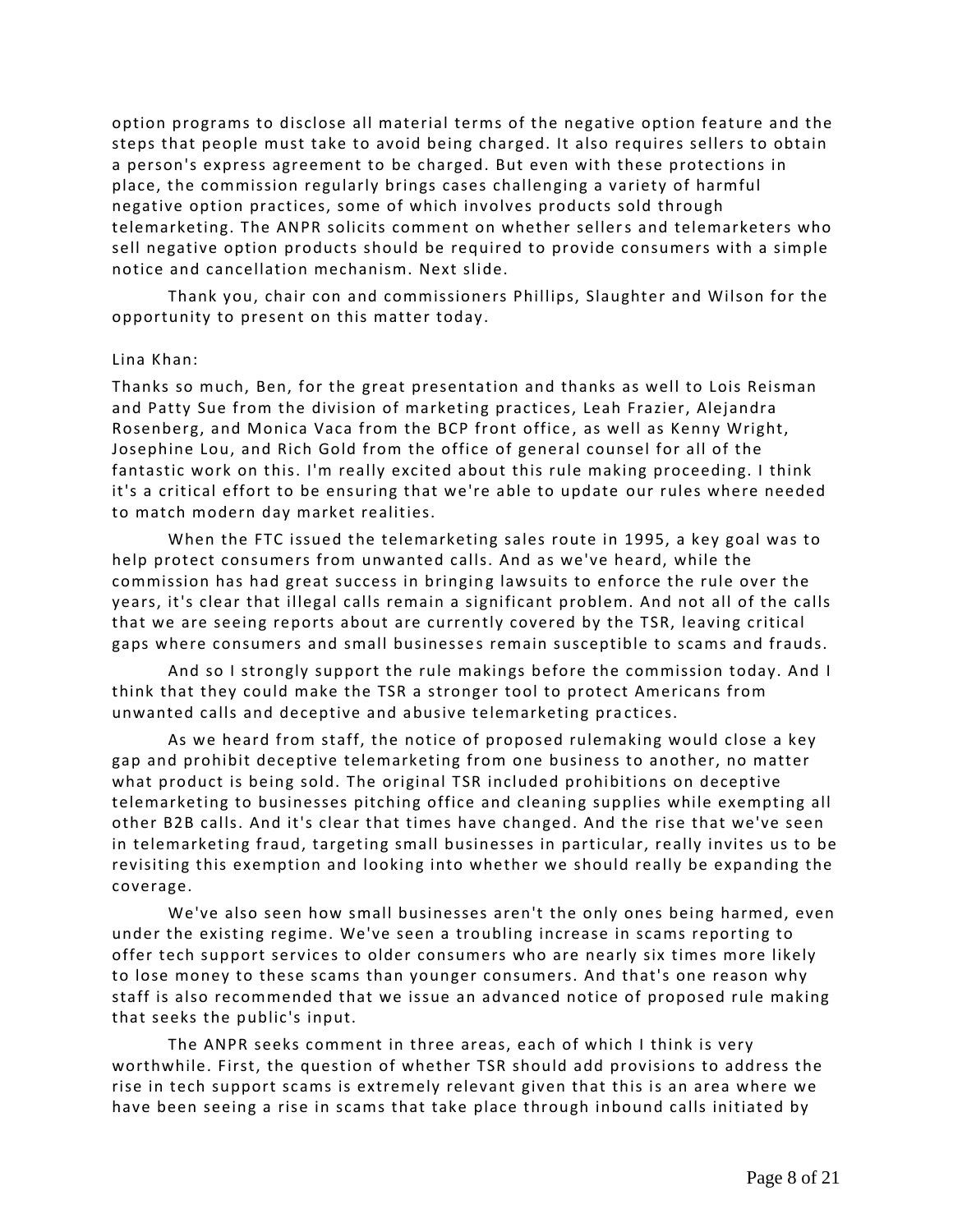the consumer. I think the inquiry into whether TSR should also require telemarketers to provide a simple notice and cancellation mechanism when they sign up for subscriptions or negative options plans is also extremely timely. As we heard Ben mention last year, the commission issued a policy statement on negative option marketing, where we indicated that online signups must be clear, consensual and easy to cancel. And I think now contemplating whether we should expand that requirement to subscription plans that are brought through telemarketing is extremely timely and relevant. And I strongly support exploring that.

And finally, I think looking into whether the TSR should repe al exemptions from B2B telemarketing to stop treating calls made to businesses differently from calls made to consumers is extremely timely given the trends that we've seen in some of the scams targeting small businesses in particular.

So I think that these proposals could help better protect Americans from unwanted calls and hope that my fellow commissioners agree. I really look forward to potentially hearing from the public to inform this proceeding. And with that, I'm making the follow motion, I move that the commission approve and publish in the federal register the notice of proposed rulemaking and the advanced notice of proposed rulemaking, proposing amendments to the telemarketing sales rule that the secretary circulated under matter number 411001 on April 28th, 2022.

Is there a second?

Patrick Pespas:

I'll second.

Lina Khan:

Thanks Commissioner Slaughter. I'll now turn it to my fellow commissioners to share any remarks before the item is moved for a vote, starting with commissioner Phillips.

# Phillips:

Thank you, Madam Chair. And thank you Ben for that great presentation and to all who have worked over the last decade to improve the telemarketing sales for rule, staff at marketing practices in the office of general council, bureau of consumer protection, and the bureau of economics have all worked together to produce these thoughtful and well reasoned proposals.

This is the way it's supposed to work. In fashioning these proposed rule changes, staff not only considered public comments that we've receiv ed, they examined our law enforcement experience, they evaluated policy consideration, they weighed the costs and benefits of each proposal. And I'm looking forward to hearing what stakeholders have to say after we publish them in the federal register.

I also want to commend staff for their efforts to protect the American consumer while still ensuring that businesses big and small can compete to attract customers. I was impressed by the thorough and restrained consideration that they gave it. And I'm heartened that staff and my fellow commissioners have taken a reasoned and balanced approach. The TSR is replete with provisions that help protect consumers. But I want to focus on two elements today.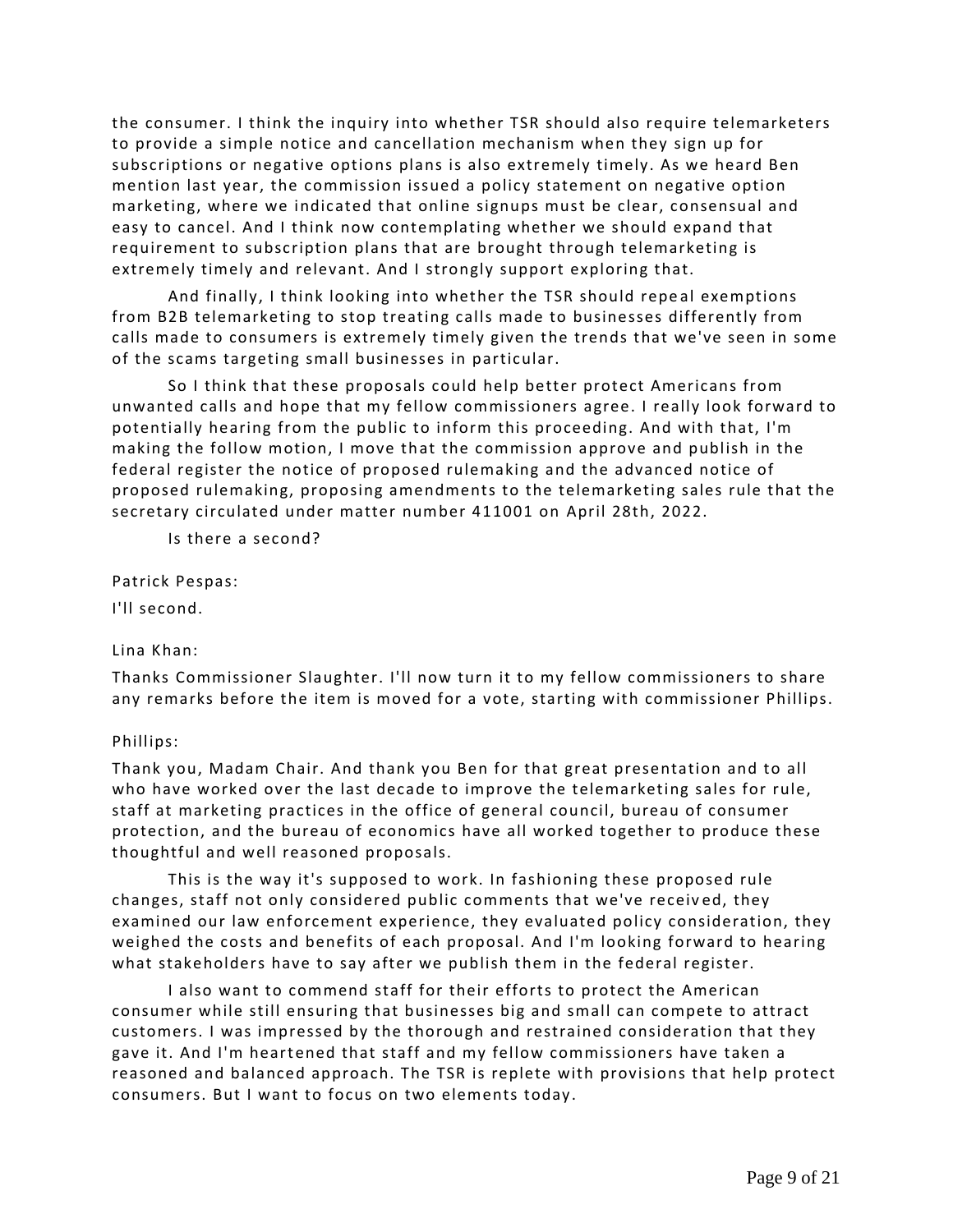First is its critical goal of hectic Americans from unwante d calls that disturb their privacy and often expose them to fraudulent marketing practices. Every one of us and countless small businesses experience these annoying calls. They distract us and they waste our time. And they reduce trust in necessary communications technologies.

I learned a little bit more about this and in particular, on the impact on American hospitals, by participating in 2020 in a hospital robocall protection group. Congress directed the establishment of this working group as part of the trace stack, which provided additional tools and flexibility for government agencies to combat the scourge of malicious spoofing and spam robocalls plaguing our nation's hospitals. While the working group was specific to best practices to prevent unlawful calls affecting hospitals, it provided invaluable insight into how pernicious this problem is on a general level as well. I commend Congress for convening that effort.

The second aspect that I want to focus on with, respect to the TSR, is to emphasize that it gives us tools to pursue one of our most important duties, and that is protecting American consumers from fraud. The proposals put out for public comment to date are geared toward reducing fraud in the marketplace and giving us additional tools to pursue fraudsters. For example, we're soliciting comment on whether the rule should be changed to cover inbound tech support calls. That is where the consumer is calling the business rather than when the business initiates the call to the consumer. Many consumers have fallen victim to tech support scams when they place a call in response to a popup or an ad that they see. The TSR applies to inbound calls in certain areas where there are high rates of fraud like credit repair and debt relief. And we're exploring whether to broaden that out to include these tech support scams.

Another proposed change we're making is to record keeping. Requiring more comprehensive record keeping does impose a cost, but it will go a long way to assisting us in conducting thorough investigations of possibly illegal conduct, both to find the violators that are breaking the law and to exonerate people who are working in compliance with it. The request for public comment voted on today contain preliminary proposals as well. Other changes that we're still thinking about those.

I have a completely open mind about the final result. And I would like to reiterate that public comment, especially empirical evidence supporting your viewpoint, is crucial to this process. So I encourage all sta keholders to participate in this process to help ensure that the resulting product is robust and balanced. So with that, I thank you all for your interest in this important topic and I'm looking forward to supporting these proposals.

### Lina Khan:

Thanks, Commissioner Phillips. Commissioner slaughter.

### Patrick Pespas:

Thank you, Madam chair. I want to add my support for today's proposed action to issue a notice of proposed rule making and an advanced notice of proposed rule making regarding the telemarketing sales rule.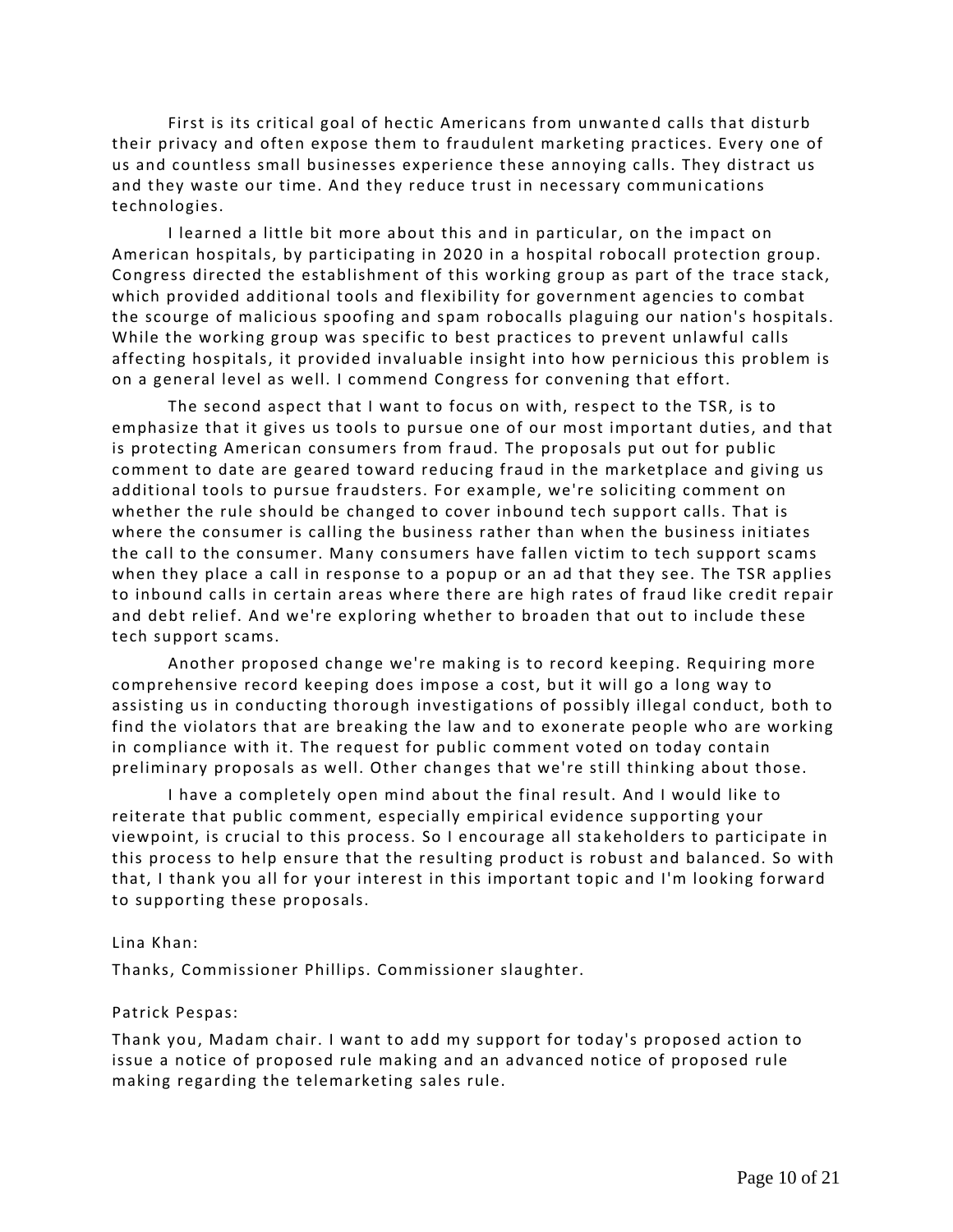As you've heard today, the TSR is one of, if not the most heavily used in effective FTC rules. A true workhorse that TSR protects consumers from telemarketing fraud, unauthorized billing, abusive calling practices and unwanted calls. The TSR also prohibits misrepresentations regarding goods or services being marketed on the phone, including deception about the total cost restrictions, limitations, or conditions, material aspects of performance, central characteristics of the good or service, refund policies, material aspects of prize promotions, negative option offers, debt relief services or investment opportunities. It's a long list.

Like any critical and heavily used tool, the TSR has benefited from consistent maintenance over the years. First promulgated in 1995, the TSR has gotten substantial amendments and updates at least six different times, along with a host of rule reviews over the years. No doubt staff working to keep this important tool up to date, feel like they're painting the George Washington bridge, but their work serves as a reminder of the many benefits of rulemaking, providing clear protection for consumers, clear guidance to businesses, regular opportunities to hear from stakeholders on what is or is not working and flexibil ity to change and adapt to developments in the market.

Like many important rules the TSR also provides significant deterrents in the form of civil penalties. For example, highlighting just the portion of TSR cases that include unwanted call violations, the commission has brought over 150 enforcement actions and recovered over \$178 million in civil penalties and \$112 million in restitution of discouragement. The proposals in today's NBRM about which we are seeking public comment are designed to help improve our ability to protect consumers when they're on the phone and hold bad actors accountable when they violate the law, expanding required record keeping and prohibiting misrepresentations in B2B calls. Among other inquiries, the advanced notice of proposed rule making asked important questions about protecting consumers, including whether the TSR should apply to inbound tele -marketing of tech support services, whether or not the marketplace has changed such that distinctions between personal and business calls need to be revisited, and whether telemarketers should provide consumers with notice they're about to be billed for a negative option product or service and provide consumers with a simple cancellation mechanism.

I encourage all folks who wish to comment on proposals and questions to do so, including anyone who's had personal experience attempting to cancel an ongoing product or service by phone. I think the breadth and depth and importance of the TSR reflects the fact that what the TSR tackles, annoying fraudulent calls, is something that we hear frequently, both in our official capacity and as humans who participate in the marketplace as one of the greatest complaints that consumer face. I think it makes all of us crazy. So we should, must, we should do everything we can within the bounds of the TSR to stop bad actors, [inaudible 00:35:35].

But I also think it's important to be honest about what the TSR can't do, because I also feel frustration all the time about why haven't we, notwithstanding all of these actions, just stopped robocalls. We can do a lot. We should do a lot. We should do more. But I think even with these changes, the law doesn't allow us to stop all robocalls wholesale. And I think

Patrick Pespas: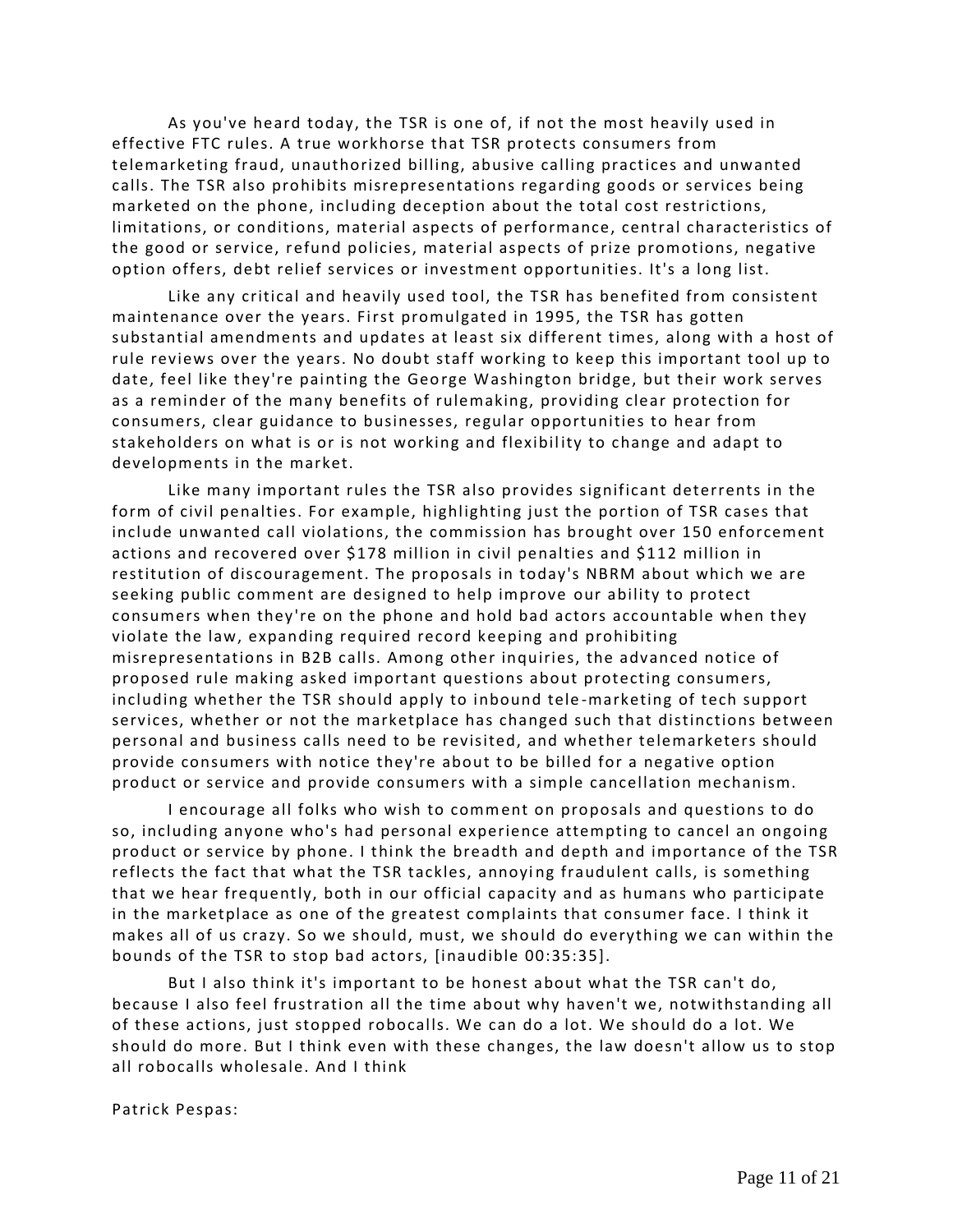A lot of the most annoying calls that we get are from criminals who are violating multiple laws in multiple ways and don't really care about the consequences of violating the TSR. That's just one of the ways they're violating the law. I have always thought, I continue to think, that it is incumbent on carriers, including working with Congress, to do more to stop this traffic to begin with, so I want us to do everything we can with the TSR, but I also want us to be realistic about how far that goes.

Finally, I'll join my colleagues in thanking the staff for their excellent work on this important project. Patty, Ben, Katie, Lois, Josephine, Kenny, Leah, Alejandro, Monica, Rich, Patrick, and Dan, thank you to all of you and to everyone at the Agency whose work, not just on the rule itself but on enforcement of the rule, goes a really long way to protect people every day from not only profound annoyance but also real harm that they would otherwise experience. So thank you.

## Lina Khan:

Thanks, Commissioner Slaughter. Commissioner Wilson?

# Christine S. Wilson:

Thank you, Chair Khan, for giving staff the opportunity to present their excellent work on these proposed notices. Many thanks to Benjamin Davidson from the Division of Marketing Practices in the Bureau of Consumer Protection for his informative presentation this afternoon. And thanks also to the broader array of staff who worked on the proposed advanced notice of proposed rulemaking and the notice of proposed rulemaking, the ANPRM and the NPRM. My colleagues have identified those folks. I won't go through that list again, but many thanks to you.

As I will explain, the approach proposed by staff is carefully tailored to addressing identified and prevalent harms and avoids amendments unsupported by evidence in the record, and so I would like to commend staff for their work on these notices. As a general matter, I believe that rulemaking can be very problematic, but the Telemarketing Sales Rule is a notable exception. In addition to disturbing consumers in their homes, deceptive telemarketing calls frequently involve fraud and cause financial harm, significant financial harm. To address these harms, Congress enacted the Telemarketing and Consumer Fraud and Abuse Prevention Act, the Telemarketing Act, in 1994 to curb deceptive and abusive telemarketing practices.

And the Telemarketing Act itself directed the Commission to adopt a rule prohibiting deceptive or abusive telemarketing practices and to consider including recordkeeping requirements. We have a long history of enforcement under this rule and amendments to this rule. In fact, the Commission first promulgated the Do Not Call provisions of this rule during my tenure as Chief of Staff to Chairman Muris roughly 20 years ago.

The revisions proposed in the notice of proposed rule making, the NPRM, se ek to improve protections for consumers and enable the FTC more effectively to investigate potentially illegal conduct. For example, as we've discussed, the notice proposes modifying the exemption to the current rule with respect to business-tobusiness calls. As Mr. Davidson explained, the proposal would modify the rule to apply to B2B calls the prohibitions on both material misrepresentations and false or misleading statements. And the NPRM explains in detail how our law enforcement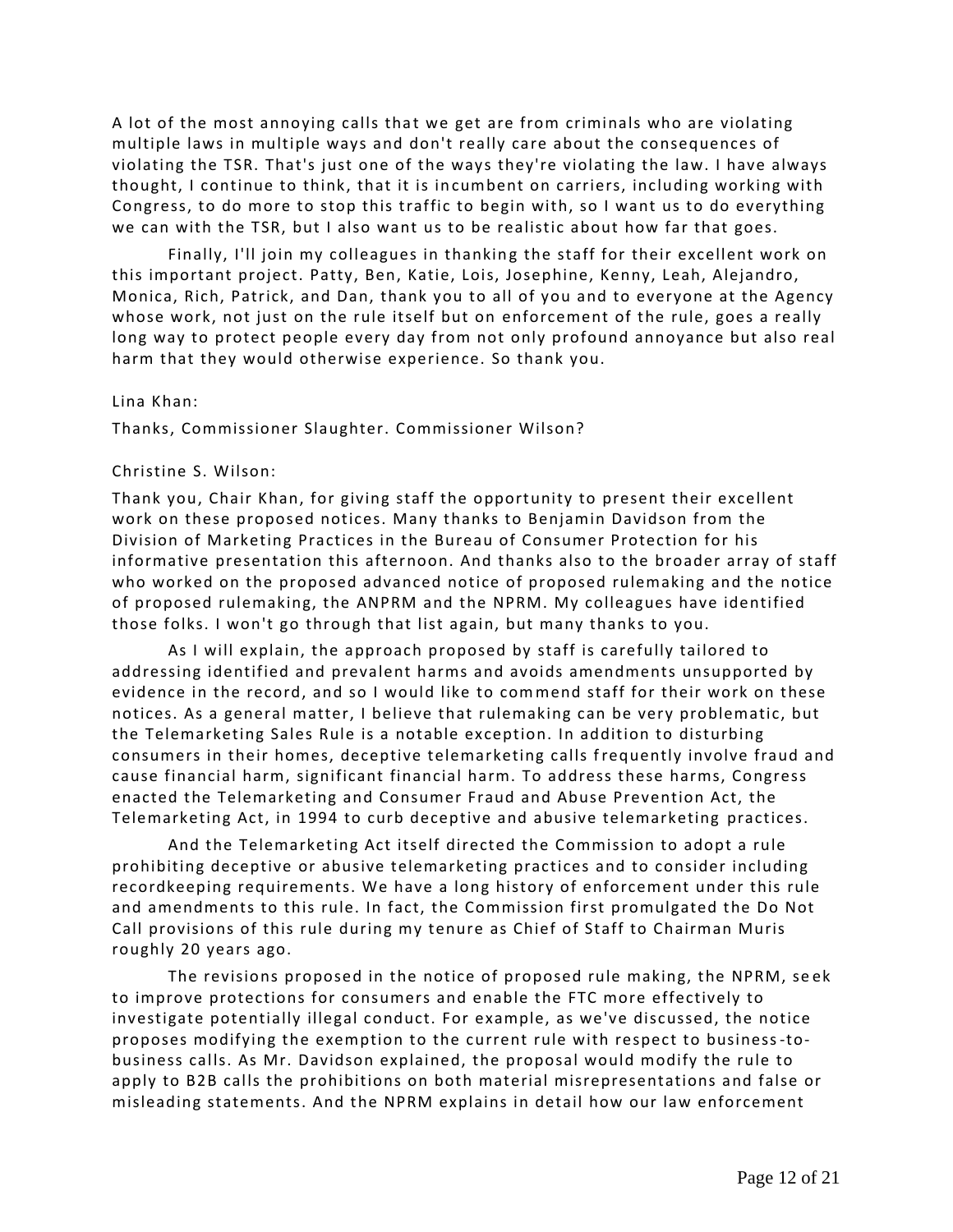cases for over a decade have shown a prevalence of unfair or deceptive conduct in B2B telemarketing.

Although the Commission has authority to bring law enforcement actions under Section 5 of the FTC Act to address these activities, removing the exemption for this conduct from the rule would allow the Commission additional remedies for consumers for these violations, and hopefully would result in greater deterrence. Given the well-documented history of unlawful practices in this area, I support this proposal.

The proposed recordkeeping provisions similarly result from extensive experience in our law enforcement work. The staff recommendation also includes the ANPRM that seeks comment on whether to propose additional revisions. For example, the notice asks whether the rule should continue to exempt inbound telemarketing calls regarding technical support services, negative option offers, and B2B calls. Here, in lieu of proposing amendments, the ANPRM seeks additional comment on the prevalence of unfair and deceptive practices and asks about the benefits and harms to consumers, businesses, and competition that might flow from further revisions. I commend this carefully tailored approach that is designed to develop the data on prevalence and fully understand the potential market effects before proposing changes to the rule.

Historical experience reveals that a heavy handed regulatory approach can cause significant harm, many times to the very people and entities intended to be the beneficiaries of those rules, so I will continue to look closely at any proposed rule, but here the proposals are grounded in our law enforcement experience and draw on the expertise of our seasoned staff who address these issues daily on the front lines. So to staff, thank you again for your thoughtful work on this proposed rule and thank you, Chair Khan, for advancing it.

Lina Khan:

Thanks, Commissioner Wilson. The motion being seconded, I'm going to call for a vote. Commissioner Wilson?

Christine S. Wilson: I vote yes.

Lina Khan: Commissioner Slaughter?

Patrick Pespas:

Yes.

Lina Khan: Commissioner Phillips?

|      | Noah J. Phillips: |
|------|-------------------|
| Yes. |                   |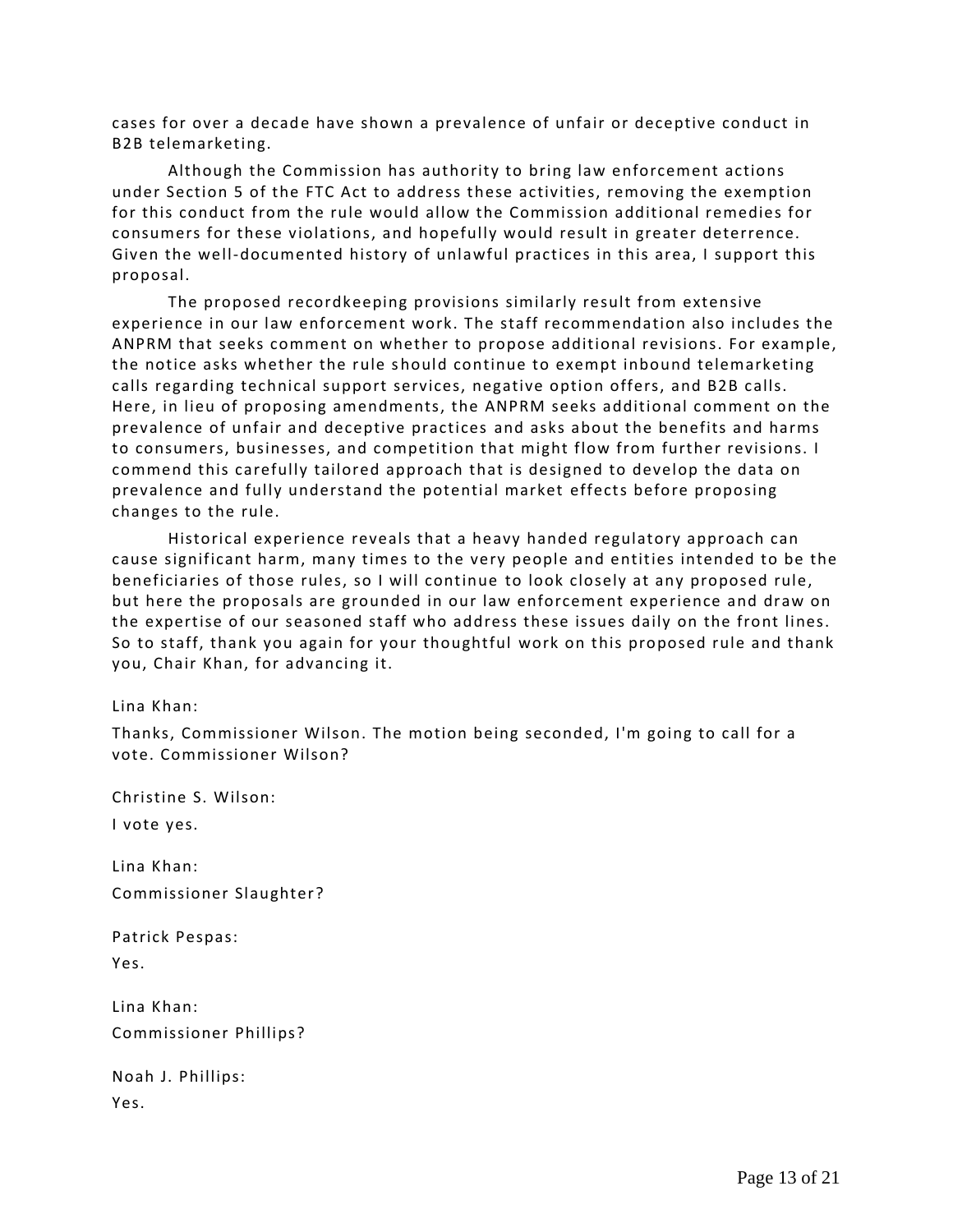## Lina Khan:

And I vote yes. The motion passes unanimously. Thanks so much again, Ben, for the terrific presentation. And as my colleagues shared, we're really looking forward to hearing from the public on this important rulemaking proceeding.

We will now turn to the second item on the agenda, which is an update on the Agency's ability to return money to Americans who are harmed by unlawful business practices. Last April's Supreme Court decision in AMG Financial Services v. FTC significantly impacted our ability to provide refunds to consumers harmed by deceptive, unfair, or anti-competitive conduct. And Audrey Austin from Bureau of Consumer Protection will shortly share a snapshot of these effects. I'll just say a few things upfront.

As we all know, before the AMG ruling, Section 13(b) of the FTC Act was a key engine of our law enforcement efforts. For four decades, the Agency had used Section 13(b) to obtain court orders that halted violations of laws that the FTC enforces and imposed injunctive relief designed to pre vent these violations from harming consumers again. And in those cases, the FTC was able to secure court orders that required defendants to pay refunds to make harmed consumers whole, or to turn over the profits that they had earned from their illegal behavior. As we will hear today, the use of 13(b) allowed the Agency to secure tens of billions of dollars in refunds for harmed Americans.

The AMG ruling dealt a massive blow to the Agency's enforcement efforts by invalidating one of our main tools for providing these refunds to harmed Americans. Although the AMG ruling was a big loss, I'm incredibly proud of our Agency's response. In the wake of the ruling, our staff have worked tremendously hard to use our other legal tools and authorities for obtaining monetary relief, including through using Section 19 to obtain monetary relief in consumer protection cases that involve rule violations, through initiating new rule makings to codify conduct that courts had already determined was unfair or deceptive, so that the agency can obtain refunds for harmed consumers under Section 19.

Our staff has also brought more administrative proceedings to preserve a pathway to monetary relief in cases that do not involve rule violations. And our staff has also warned companies and put them on notice to not engage in practices that the Commission has previously declared to be unfair or deceptive, and through obtaining civil penalties when they do not heed these warnings.

In addition, where we've lacked any pathway to provide ref unds to harmed consumers, we've partnered with over a dozen different state attorneys general to harness their ability to obtain monetary relief. We're extremely grateful to all of our state partners for their valuable assistance. And overall, I would say our staff's creativity and determination to accomplish the Agency's mission is something that we can all be proud of.

That said, the loss of the Agency's ability to obtain monetary relief under Section 13(b) remains a major handicap. As we'll hear shortly , Section 19 of the FTC Act has several key limitations that make it an inadequate substitute for what was lost in AMG. And although obtaining civil penalties is a critical tool for deterring wrongdoing in the market, the FTC Act does not allow for those civil penalties to be used to provide refunds to harmed consumers.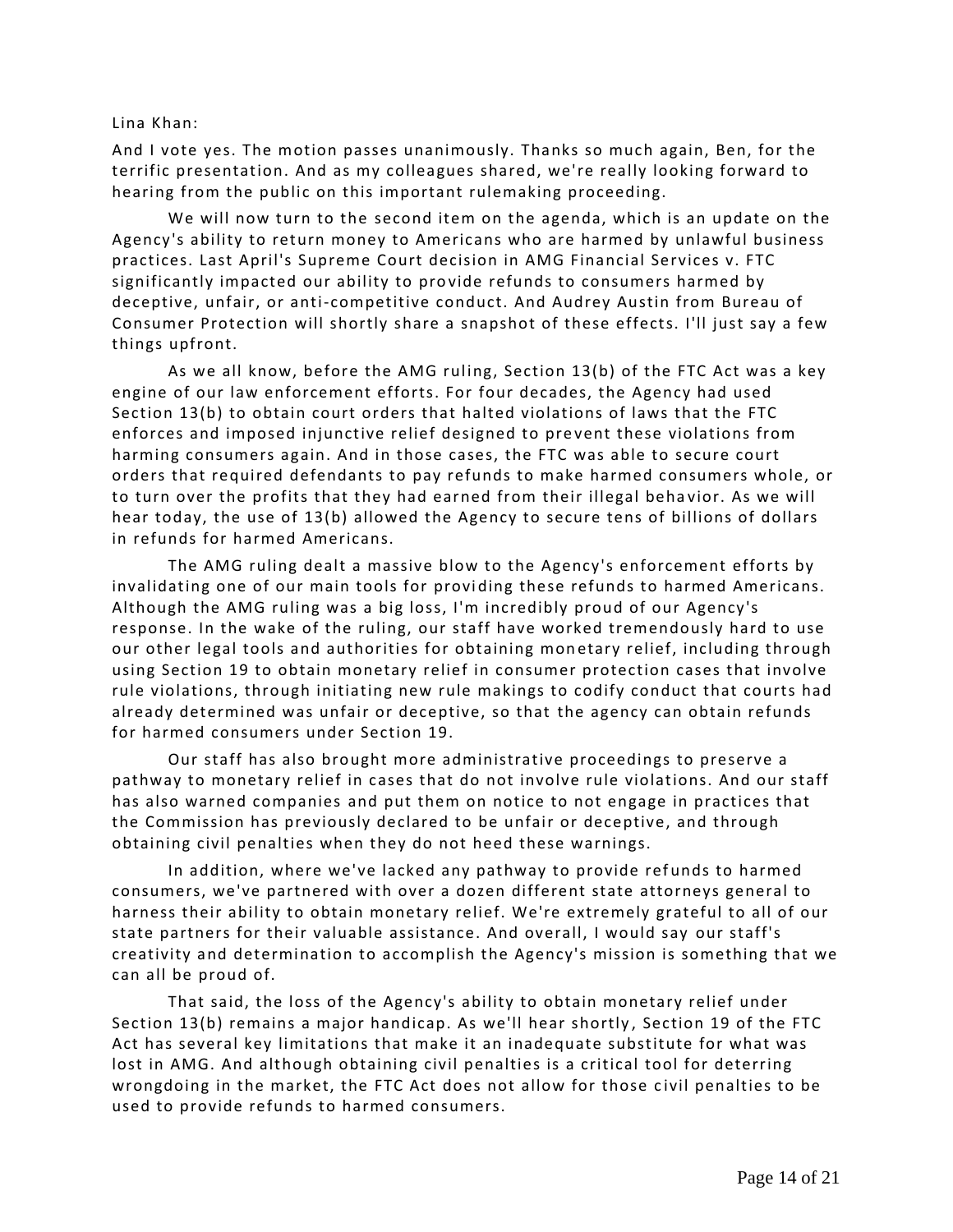So while our Agency continues to harness our full set of tools and authorities to fight hard to protect Americans from unfair, deceptive, and anti -competitive practices, there is now a major gap in our ability to make consumers whole and ensure that lawbreakers are not profiting from unlawful business practices. It's critical that Congress take prompt action to ensure that the Agency can obtain equitable monetary relief under Section 13(b) for violations of any law enforced by the Commission. Last summer, I was heartened to see the House of Representatives pass a bill that would do exactly that, and I would call on the Senate to take up the same bill and pass it as soon as possible.

Now I would like to welcome Acting Deputy Director in the Bureau of Consumer Protection, Audrey Austin, who will deliver a presentation describing AMG's impact on the Agency's enforcement work. Thanks, Audrey.

### Julie Merrill:

Thank you, Chair Khan, for the introduction. Just over a year ago, the Supreme Court decided AMG Capital Management v. FTC, which stripped the Federal Trade Commission of certain powers, limiting our ability to get money back to consumers. While staff and the Agency continue to work tirelessly to protect consumers, the loss of our 13(b) authority has severely hindered our work.

The underlying case in AMG involved an online payday lending scheme operated by Scott Tucker, who is currently serving a prison sentence for this activity. The scheme involved completing an online application, which disclosed that consumers would have to pay back the loaned amount, plus a financing charge. For example, if a consumer borrowed \$300, the website informed them that they would have to pay \$300 plus a \$90 finance charge, for a total of \$390. But buried in confusing fine print was a different reality. There was more than one finance charge. Additional finance charges accrued for each pay period that passed when the loan was not repaid, for up to 10 pay periods. For the \$300 in our example, that consumer could end up paying not \$90 in finance charges, but \$675.

The Court ordered \$1.3 billion in restitution, calculated by the amount of additional financial charges consumers paid in aggregate. However, on appeal, Mr. Tucker challenged the Commission's authority to obtain monetary relief under 13(b), arguing that it only allowed a court to issue a permanent injunction stopping the conduct, but could not be used to force him to provide refunds to consumers. In April of last year, the Supreme Court agreed, holding that the Commission could not obtain monetary relief for consumers through this provision. For nearly 40 years prior to the AMG decision, the Commission used Section 13(b) to get money back to harmed consumers. Eight of eight courts of appeals that considered the question had agreed, based on precedent from two United States Supreme Court cases.

The loss of authority in AMG is compounded by limitations established in the Third Circuit's 2019 decision in Shire ViroPharma, where the court held that the commission cannot get an injunction unless the illegal conduct is ongoing or impending. In the four years prior to the decision in AMG, the Commission obtained \$11 billion for harmed consumers across all types of cases. It is important to remember that this is what it's really all about, consumer losses. This isn't money for the FTC, this is money for everyday people exploited by some illegal scam. And the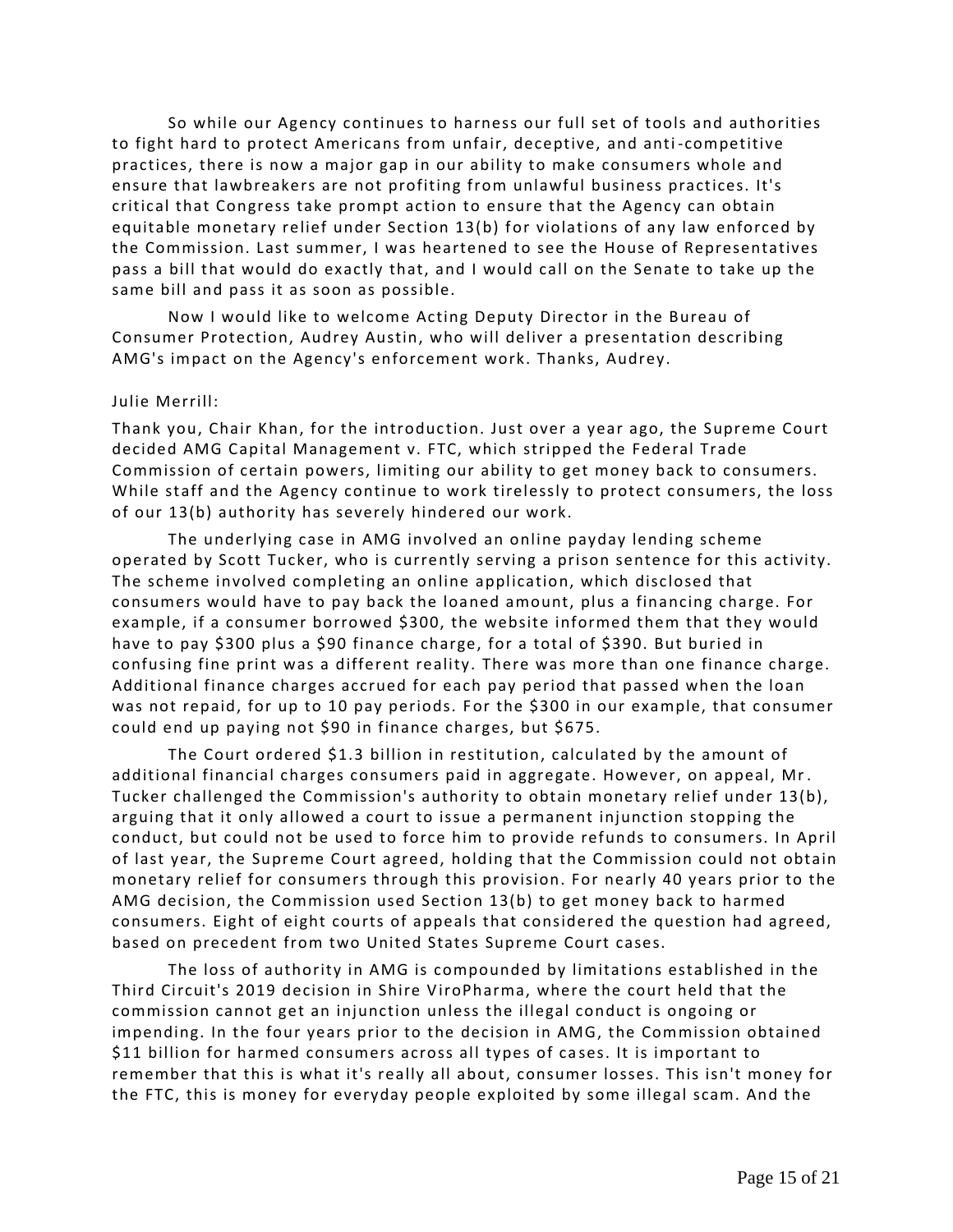FTC gets money back to consumers very efficiently, with just a sliver spent on administrative costs. For consumers, the double impact of Shire ViroPharma's ongoing conduct requirement and the loss of monetary relief from 13(b) can be stark.

Next slide, please. Some years back Volkswagen claimed, as some of you like ly remember, to run clean diesel vehicles with great fuel economy and low emissions. A professor conducting a different experiment found the purportedly low emissions were allegedly the result of a defeat device, software that could detect government emissions testing and artificially lower emissions. And in normal operating conditions, the vehicles polluted at a rate 40 times higher than claimed. Volkswagen ultimately stopped when their behavior became public, but only after approximately seven years and over 500,000 vehicles were on the road. The affected car values plummeted.

The FTC filed suit in 2016 and obtained over \$9 billion in relief for consumers. The Department of Justice and EPA were involved, but only had the authority to fine Volkswagen for their environmental violations, not their consumer-facing deception. 13(b) was the only legal authority that allowed for refunds to harmed consumers. Post-AMG, we could not obtain any refunds for consumers under Section 13(b), and Volkswagen would have evaded us on Shire ViroPharma grounds, because they stopped when their deception was discovered.

Some have said that Congress doesn't need to fix 13(b), because we have Section 19, which is now our only tool for getting money back to consumers. But Section 19 is no replacement. One significant flaw in relying on Section 19 is that it doesn't provide protection for consumers in antitrust cases. Next slide, please. Anti competitive acts of drug companies have cost consumers billions. The AbbVie judgment, which involved meritless litigation to delay the availability of a generic option, caused consumers to pay substantially more. Section 13(b) protected consumers there, and the district court awarded nearly \$5 million, but the entire monetary judgment was vacated under the same legal reasoning as the Court's finding in AMG. Without 13(b), the consumers who paid more for their medication got nothing.

Additionally, Section 19 has a three -year statute of limitations. Many Commission actions involve schemes that have operated undetected for years. It sometimes takes time to realize one has been defrauded and complain to the FTC, and further, many FTC defendants take steps to conceal their identity and location. This short statute of limitations can mean that consumers who lost money in the early days of a scam, likely ones whose complaints prompted the FTC to investigate, will not get refunds, but consumers who suffered losses later are more likely to.

Further, courts may find the scope of conduct that falls within Sec tion 19 is narrower than the conduct that the FTC can address under 13(b). And Section 19, which provides monetary relief for violations of some of the rules enforced by the Commission, can help provide refunds to some consumers in cases without a rule violation, but in the latter circumstance, the path to refunds for consumers is a very long one.

Next slide, please. Seven to 12 years from complaint filing to sending checks to consumers, on top of however long it took to discover and investigate the wrongf ul conduct, is bad for everyone. Compare this with the old Section 13(b) process of a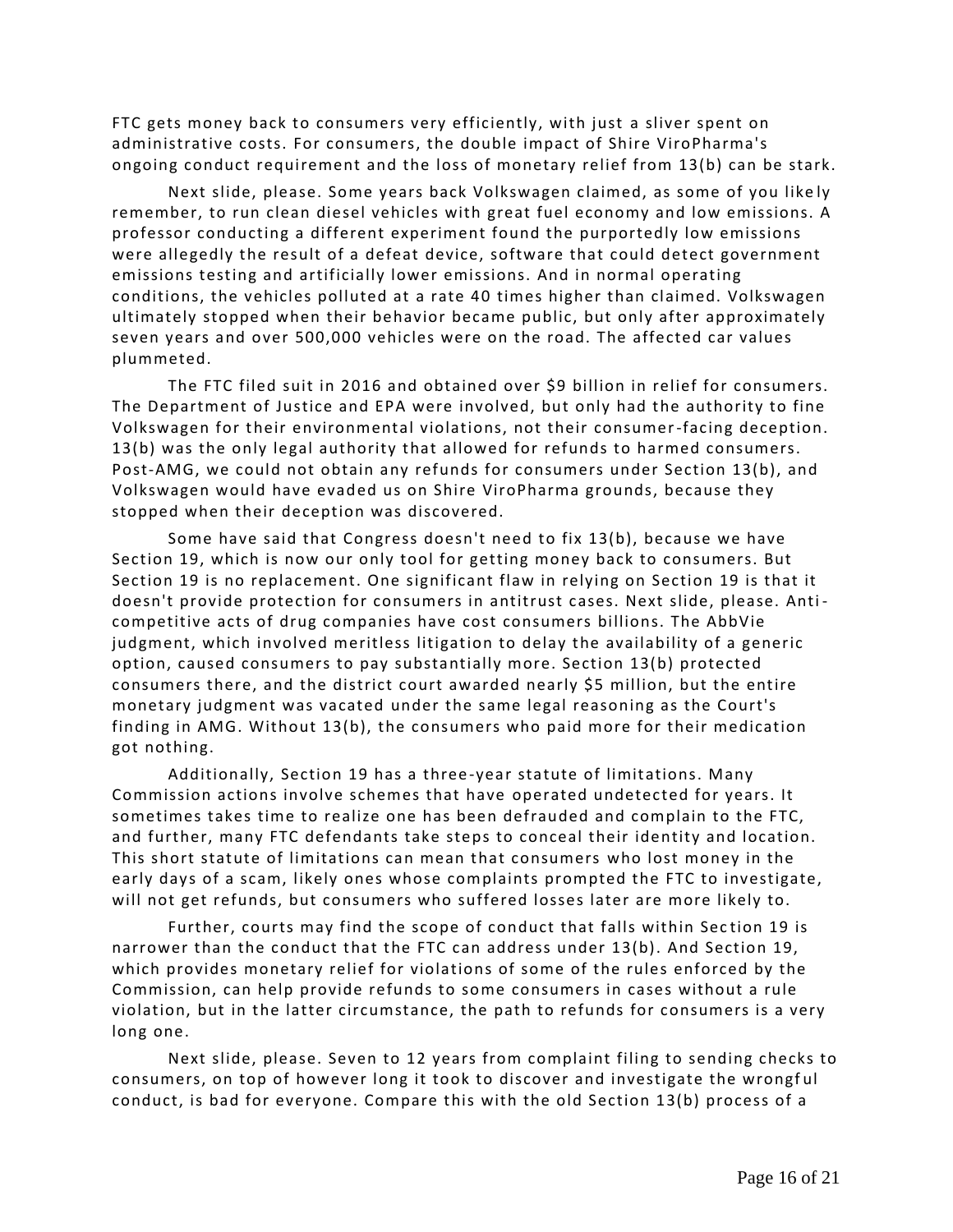district court proceeding and any potential appeals, which was usually two to four years until we were able to get money back to consumers. This was true regardless of whether there was a rule violation, even in competition cases, and to all consumers who are harmed, not just ones harmed most recently. And because of ViroPharma, defendants can try to use its holding to avoid injunctive relief, arguing that if they stop their conduct when they get wind of an FTC investigation, the Commission can't seek an injunction against them.

Since AMG, the Commission has continued its impressive work in providing millions of dollars of refunds to harmed consumers, but it is important to note that the overwhelming majority of those refunds were from cases that were resolved before the AMG decision. The Commission will continue distributing those refunds to harmed consumers, but once that task is completed, there is no doubt that unless Congress fixes Section 13(b), the limitations of Section 19 will result in the Commission only being able to provide a fraction of the refunds we have historically, leaving more in the hands of companies that unlawfully took money from consumers.

Next slide, please. Our mission here is to protect consumers. Our goal is to do that efficiently and effectively, and we will always work toward that mission and those goals. But without congressional action to amend 13(b), we are significantly hindered in that effort. That we continue to work zealously for consumers with impressive results is a testament to our grit and determination as an agency. It is not a sign that we have no need for a 13(b) fix. On the contrary, it is without question that the impact of these recent decisions creates a real loss to the Commission and therefore to consumers. Thank you, everyone, for your time today.

# Lina Khan:

Thanks so much, Audrey, for the terrific presentation. I'd also like to thank your colleagues in the BCP front office, Bikram Bandy, Ian Barlow, and Elisa Jillson, for preparing the presentation, as well as the whole set of FTC staff who collaborated with BCP on this, including June Chang, Karen Hobbes, and Jennifer

# Lina Khan:

Debra Leach from the Division of Consumer and Business Education. Nicole Christ, Aaron Hutchinson, and Maria Mayo from the Division of Consumer Response and Operations. Jim Comb in the Bureau of Consumer Protections Enforcement Shop. Brad Albert from the Bureau of Competition's Healthcare Shop. And lastly Josephine Lu and Liz Tochi in the Office of General Counsel. I'll now open it up to my fellow commissioners for any remarks, starting with Commissioner Phillips.

### Phillips:

Thank you, Madam Chair, and thanks Audrey for that great presentation. It underscores what all of us have been talking about for a long time, and in particular gave testimony about basically a year ago, on the Eve of the AMG decision that we need a congressional fix for this problem. A key part, as I said earlier, with regard to the TSR of our jurisdiction, a critical aspect of the work that we do is working to fight frauds and scams, and to return money to consumers who have been defrauded or scammed. I was very heartened to hear from the congressional staffer for Senator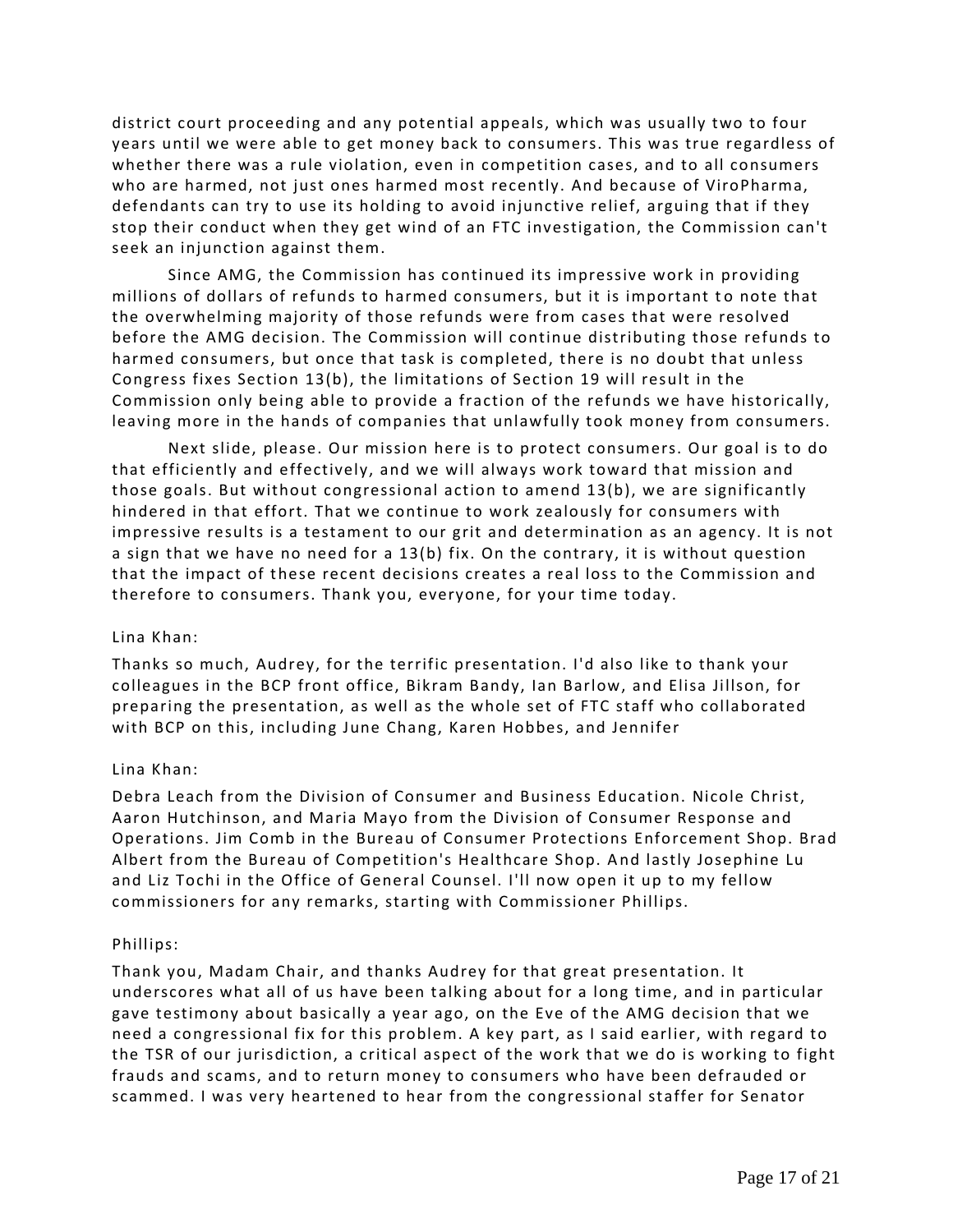Cantwell that we heard from earlier, that Congress and in particular, the Senate is working on a bipartisan fix. Unfortunately, the legislation that moved in the house moved on a partisan basis, which doesn't tend to be a path to getting a fix and a fix is really what we need. So I'm very heartened to hear that. And I will defer further to my colleagues. Thank you very much, Madam Chair.

## Lina Khan:

Thanks commissioner Phillips. Commissioner Slaughter.

## Patrick Pespas:

Thank you so much, Madam Chair, and thank you to Audrey for that excellent presentation that really crystallized exactly why this issue matters so much and why it is so important, not just to the commission, but to the people th at we serve every day. One year ago, the United States Supreme Court ruled an AMG that section 13B of the FTC Act does not authorize federal courts to require defendants to pay refunds, to harm consumers or to give up the unjust gains they earn from breaki ng the law. The federal court path now foreclosed, had been used for 40 years on a bipartisan basis to make injured consumers whole and to prevent wrongdoers from profiting from their unlawful conduct. The commission's loss of its ability to obtain monetary relief under 13B has already had a found effect on consumers and honest businesses. The Supreme Court's ruling eliminated the commission's primary and best tool to seek monetary remedies when a company violates the FTC Act.

This tool, referred to by its statutory provision in section 13B, enabled the FTC to provide billions of dollars of relief. \$11.2 billion from in 2016 to 2022 in a broad range of cases, including telemarketing fraud, anti-competitive pharmaceutical practices, data security, and privacy and scams targeting seniors and veterans. Examples of just a few cases in which the commission is able to provide funds to consumers have been outlined by Audrey and others. And I'll have some more in my written remarks, but in the interest of time, I'll jump ahead to talk about what the outcome has been for us in the year since the Supreme court eliminated our ability use section 13B to obtain monetary relief. We've confronted two predictable outcomes. First consumers who were wronged are not getting money back. And second, corporate wrongdoers are emboldening. There are a number of examples over this past year in which consumers received far less money back.

And in some instances lost all monetary relief because of the laws of our 13B authority. I want to highlight just a few examples, demonstrating what this means for consumers. The loss of our 13B authority has hindered our ability to protect every group of consumers from scams, including seniors. In late 2020, the commission voted unanimously to file a federal court complaint against ragingbull.com, LLC, and its co-defendants. The FTC's complaint alleged that the defendants fraudulently marketed investment related services that they claimed would enable consumers to make consistent profits. Instead, the FTC alleged that consumers, many of them retirees, older adults and immigrants, lost at least \$137 million to the scam in just the last three years. Following the loss of our 13B authority, the FTC ultimately resolved this matter with the company for about \$2.4 million, a fraction of the harm,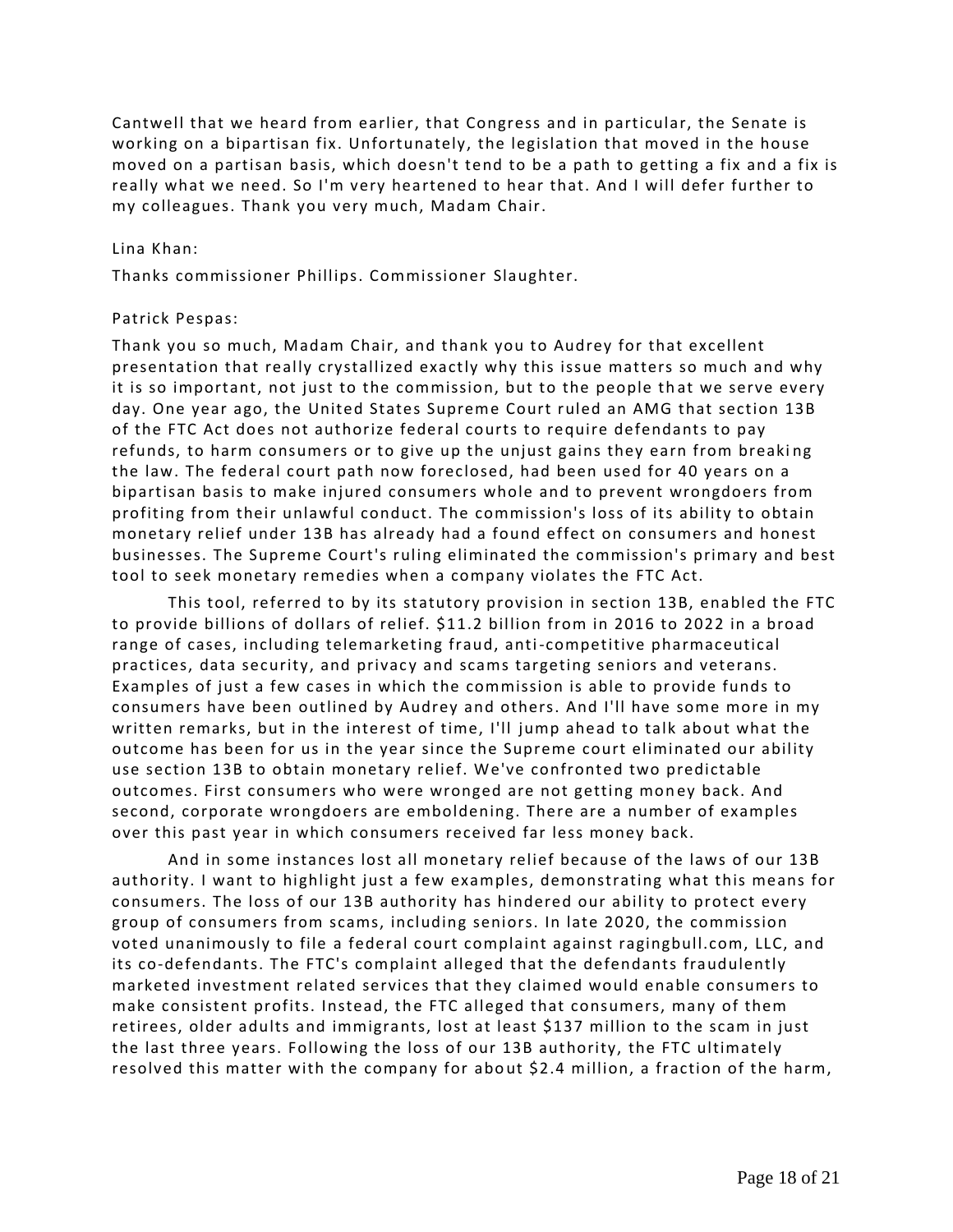leaving injured consumers, some retirees with tens of thousands of dollars in losses with very little tangible help.

Cutting off our 13B authorities also hamstrung our ability to protect consumers, trying to access credit and manage their loans. The FTC sued lending club in April, 2018, charging that the company falsely promised loan applicants, that they would receive a specific loan amount with quote, no hidden fees. When in reality, the company deducted hundreds or even thousands of dollars in hidden upfront fees from the loans. Lending Club charged consumers over \$1.5 billion in these hidden origination fees. Following the loss of our 13B authority, the FTC results its charges against lending Club in a settlement for \$18 million, meaning consumers are unlikely to get back the vast majority of the fees they were unwittingly charged. Lending Club gets to keep them. And as Audrey outlined, loss of our 13B authority has taken a heavy toll on our ability to provide redress to consumers suffering from illegal conduct in the pharmaceutical industry.

In the Sham patent litigation case, AbbVie, the district court awarded \$493 million in monetary relief to consumers harmed by inflated drug prices. Previewing what the Supreme Court would ultimately make final in AMG, the third circuit held that the district court lacked authority under section 13B to grant monetary relief to consumers. Defendants were able to keep their nearly \$500 million in illegal proceeds and consumers received not \$1 back. By conservative estimates, AMG has caused consumers to already lose out on more than \$1.5 billion of relief that the agency previously could have obtained. And the losses increase with each passing day.

Another \$1 billion in relief stands to disappear from consumers in cases still in active litigation. Relief that could be preserved, if action were taken now to restore 13B to all current and future cases. Staff throughout the FTC has done an incredible job of pivoting in terms of tools and tactics to blunt the effect on consumers in the last year. They've deployed every other available tool for obtaining monetary relief, including utilizing Section 19 to obtain monetary relief and consumer protection cases that involve rule violations, initiating new rule makings to codify conduct that courts had already determined was unfair deceptive, so that agency can obtain refunds for harm consumers under Section 19, bringing more administrative proceedings to preserve a pathway to monetary relief in cases that do not involve rule violations, partnering with State Attorneys General to utilize their ability to obtain monetary relief for some consumers, and warning companies not to engage in practices that the commission has previous declared to be unfair and deceptive, in seeking civil penalties when they do not heed those warnings.

Despite these impressive efforts, our best outcomes are still justice diminished and delayed. The scope of relief available using our other tools is often considerably smaller limited by Section 19 short three year statute of limitations. That limitation has particularly harsh effects for consumers who are early victims of an illegal practice. Often their complaints initiate an investigation, but they are cut from relief. In addition, in many instances, there is no complementary rule violation under Section 19 to provide relief for unfair and deceptive practices that violate section five of the FTC Act. Longer term enforcement strategies such as sending company penalty offense warnings, and rule making initiatives take time, and has been well documented proceeding through our administrative process can add years to the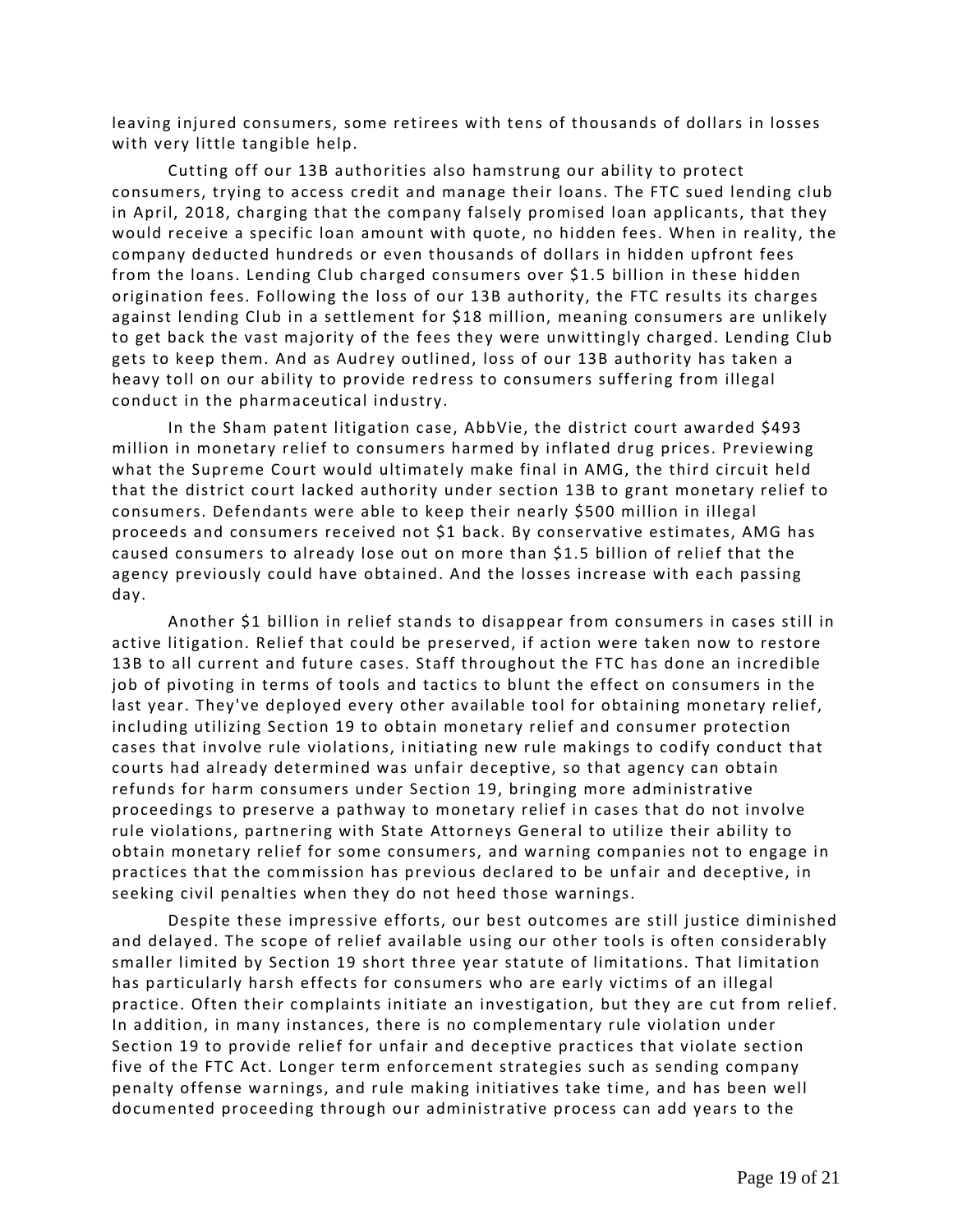timeline of returning ill-gotten gains in the pockets of consumers when compared with our former federal court process, and is also subject to Section 19's abbreviated statute of limitations. Finally, the FTC has no alternative paths for monetary relief or discouragement of ill gotten gains for competition violations.

It is critical that Congress take prompt action to amend Section 13B to make clear, what was well established, black letter law for more than 40 years, namely that the agency can obtain equitable monetary relief, intersection 13B for violation of any laws enforced by the commission. This past summer, I was grateful that the House of Representatives passed a bill that would do exactly that, and I hope the Senate will do the same.

I want to thank Shannon and Senator Cantwell in particular, for their leadership on this issue. I know Senator Cantwell has been deeply, deeply committed to getting a fix done and she understands how important it is that that fix really give meaningful authority to the FTC to provide real relief to the people that we serve every day. So thank you again to the staff for your excellent presentation. Thank you to the Chair for continuing to champion all of these important pivots that the agency is taking to do the best we can with what we have. And thank you to the folks in Congress who are working hard. And I hope we'll work even faster to provide us with the tools we need to do the public service to which we are really deeply committed.

## Lina Khan:

Thanks so much Commissioner Slaughter, for providing such a vivid and concrete sense of the stakes of having lost this authority. Commissioner Wilson.

# Christine S. Wilson:

Thank you Chair Con for putting this important issue on today's agenda. Thank you also to Audrey for that incredibly informative presentation. And thanks also the staff from across the agency involved in this presentation, other colleagues have listed those folks, and so I won't repeat that list. But let me also acknowledge the work of countless other professionals across the agency who have been working on 13B issues and strategies, both in anticipation of and follow ing the Supreme Court's decision. I know a lot of time and effort has gone into this. And so I just wanted to acknowledge the hard work on so many fronts. I want to share a few words regarding my views on the Supreme Court's decision and AMG, 13B and poten tial congressional legislation. I support the FTC's use of Section 13B to seek equitable monetary relief, inappropriate cases, and also to challenge conduct that wrongdoers have already halted.

I also support working with Congress to restore the ability of the FTC to use Section 13B to pursue wrongdoers with appropriate guardrails. As I've acknowledged previously, stakeholders have expressed concerns regarding various aspects of Section 13B usage. Some are concerned about the absence of a Statute of Limitations. I support including one in legislative revisions to 13B. Others are concerned about the unbounded use of 13B to achieve discouragement in any trust cases. I agree that guiding principles on when the FTC will seek discouragement, perhaps as detailed in the FTCs now rescinded 2003 policy statement on monetary equitable remedies and competition cases, would be constructive. And yet others